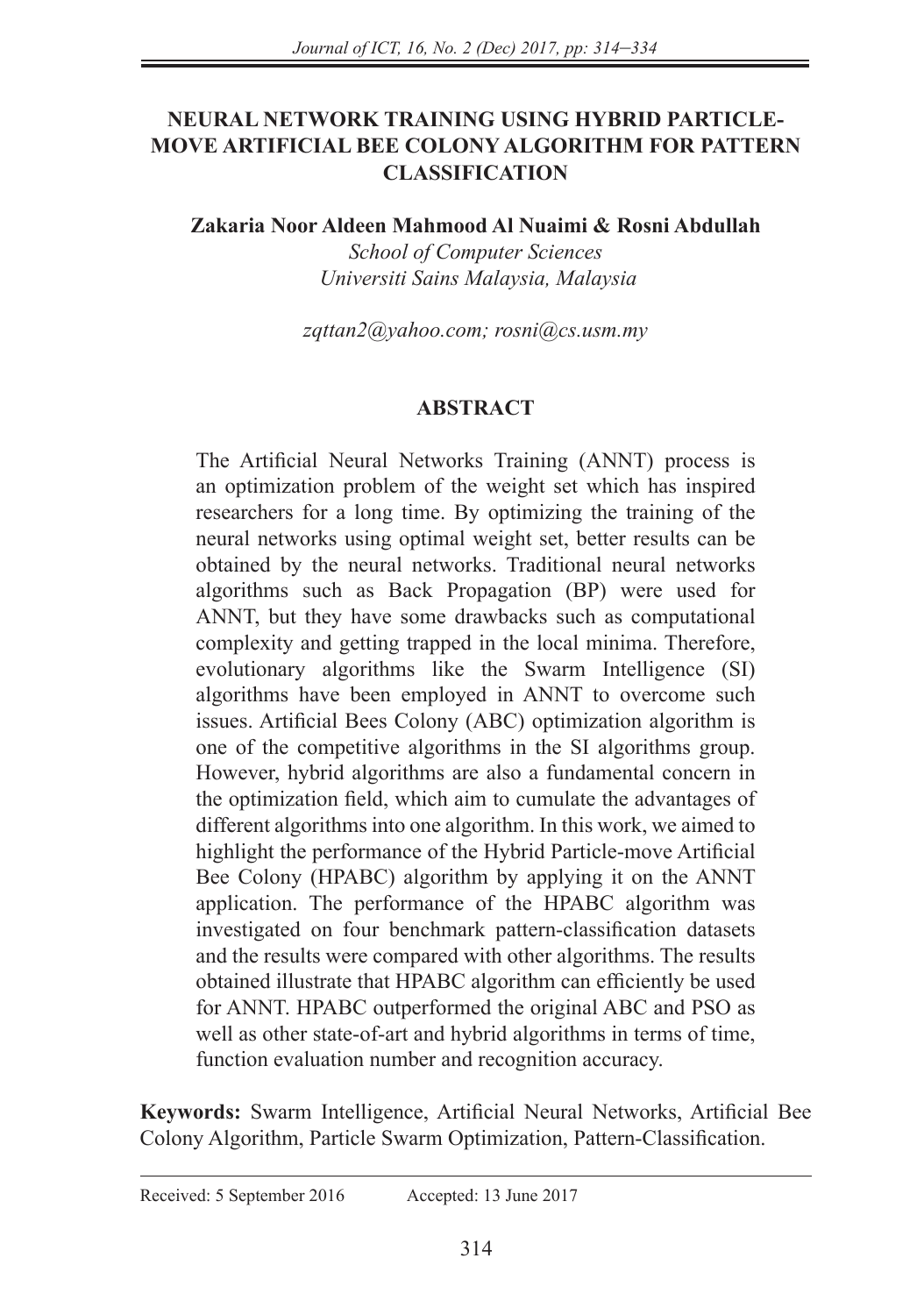# **INTRODUCTION**

Swarm Intelligence (SI)-based optimization algorithms are the major concern for research in the field of optimization. The term swarm is used to interpret a gathering of animals like fishes, birds and insects such as ants, termites and bees performing collective behavior. SI algorithms are inspired by observing the behavior of the animals and insects when they seek food. During recent years many SI algorithms have been proposed for the optimization search process. Algorithms such as Particle Swarm Optimization (PSO)(Eberhart & Kennedy, 1995), Ant Colony Optimization (ACO)(Dorigo & Gambardella, 1997), Bacterial Foraging Optimization (BFO)(Passino, 2002), Artificial Fish Swarm Algorithm (AFSA) (Li, Shao, & Qian, 2002) and Artificial Bee Colony (ABC) algorithm (Karaboga, 2005), have been applied on different types of real-world optimization problems and they proved their powerful and effective performance.

Artificial Neural Networks is a mathematical approximation tool inspired by the human biological neural networks in the brain and has the ability to mimic its structure and functionality. ANN can be used for classification, clustering and prediction of objects. Basically it can learn from its previous experience and training in order to identify new objects. This type of training is considered as a supervised one, in which the ANN is trained on a certain type of collected data that represent the objects' specific features. Then, based on this training the ANN is able to classify object and patterns or predict information info based on its previous knowledge (Zhang, Patuwo, & Hu, 1998).

 The feed forward ANN training is based on adjusting the values of a certain number of pre-initialized weights according to the ANN predefined structure. The standard gradient-descent Back Propagation (BP) learning algorithm, is one of the traditionally used algorithms for the feed forward ANN training (Kattan & Abdullah, 2013). Recently, due to the drawbacks that such trajectorydriven algorithms suffer from, algorithms that are population driven such as ABC (Karaboga, Akay, & Ozturk, 2007), Genetic Algorithm (GA) (Montana & Davis, 1989), Particle Swarm Optimization (PSO) (Eberhart & Kennedy, 1995), Ant Colony Optimization (ACO)(Blum & Socha, 2005), Harmony Search (Kattan & Abdullah, 2013) and Mussels Wandering Optimization (MWO) (Abusnaina, Abdullah, & Kattan, 2014) were introduced for ANN training.

The Artificial Bee Colony (ABC) optimization algorithm is considered as one of the competitive algorithms in the field of the SI-based algorithms. Karaboga in 2005, introduced the ABC algorithm inspired by the foraging behavior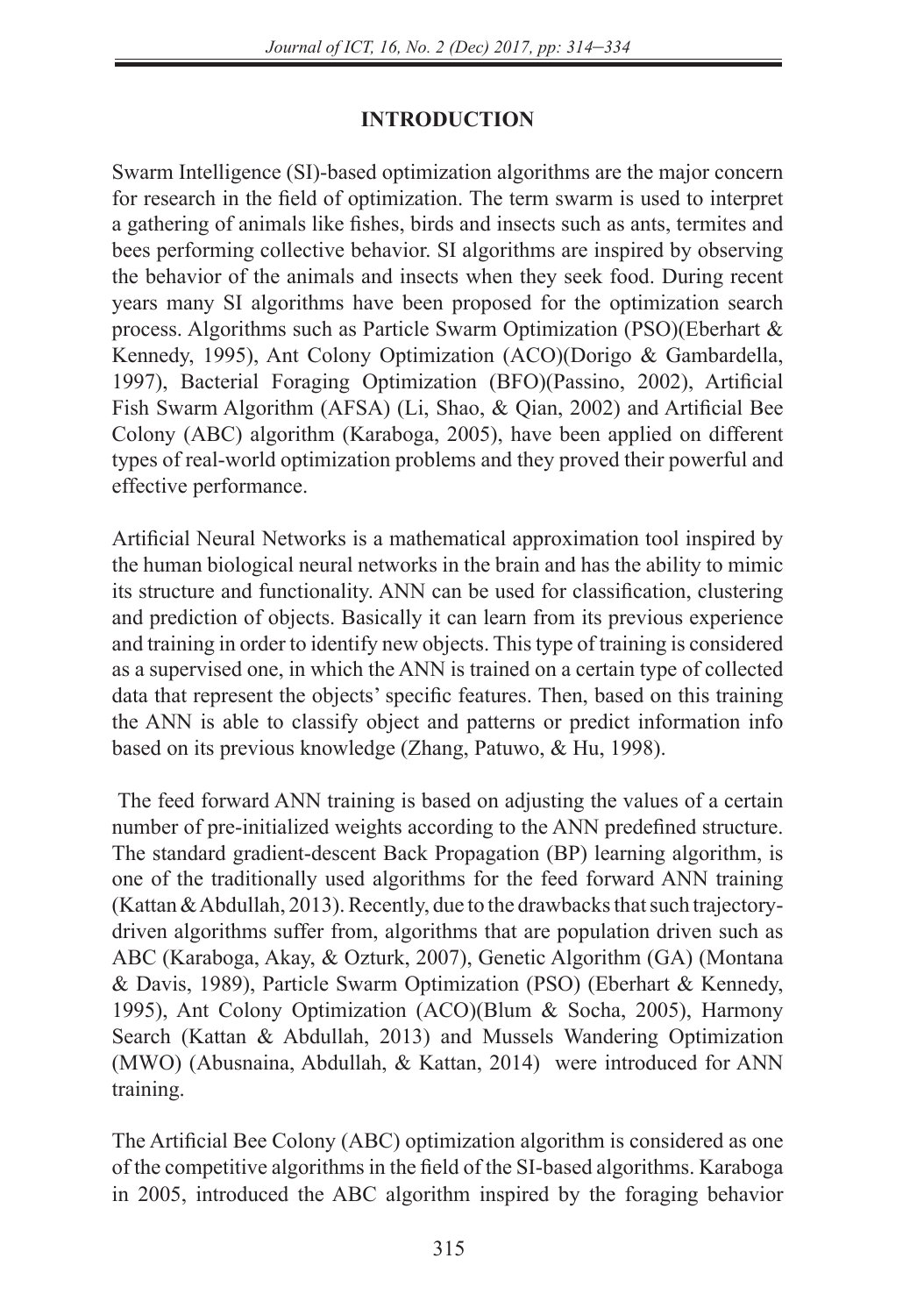of the bees in nature (Karaboga, 2005). It has the ability to find optimal solutions with variant computational requirements when applied on different optimization problems (Bahamish, Abdullah, & Salam, 2009; Karaboga, 2005; Karaboga & Basturk, 2007; Karaboga & Gorkemli, 2011; Karaboga & Ozturk, 2010; Mahmood, Mahmuddin, & Mahmood, 2012; SyarifahAdilah, Abdullah, & Venkat, 2012).

The ABC algorithm was also applied on Artificial Neural Networks Training (ANNT) for pattern classification problem. The ABC was compared with different algorithms including back-propagation and Levenberg-Marquardt, as well as other population-based algorithms, namely Particle Swarm Optimization, Differential Evolution and Genetic Algorithm. The results indicated that the ABC is a competitive algorithm and can successfully be applied to train feed-forward neural networks on classification problems (Ozturk & Karaboga, 2011) . Moreover, the ABC algorithm was used to improve the ANNT performance for other problems such as the Encoder-Decoder problems (Karaboga et al., 2007), MLP training on earthquake time series data prediction (Ozturk & Karaboga, 2011), biochemical networks approximation (Mustaffa, Yusof, & Kamaruddin, 2013), software defect prediction (Farshidpour & Keynia, 2012) and energy fuel price prediction (Mustaffa et al., 2013).

However, the original ABC algorithm was known for the weaknesses of its local search characteristics and strategies. It has been modified several times in order to improve its overall search performance. These modifications were either by adding some steps or by hybridizing it with other algorithms. Bioinspired algorithms such as the ABC algorithm had shown their efficiency when utilized in a hybridized form (Satpathy, 2017). Different hybridization attempts were performed with the ABC algorithm in order to improve its performance in the ANNT process (Ghanem & Jantan, 2014; Ozturk & Karaboga, 2011; Yaghini, Khoshraftar, & Fallahi, 2013). The hybrid ABC results obtained from previous researches indicated that the ABC algorithm can be significantly improved to give better results than those found in other studies.

In this work, the hybrid particle-move artificial bee colony HPABC algorithm (Alqattan & Abdullah, 2015) was presented as a new evolutionary training algorithm for the feed forward ANN. The experiments were conducted using four benchmark pattern classification datasets retrieved from the UCI repository (Lichman, 2013). A comparison was made using the results of the original ABC and PSO algorithms against that of the HPABC algorithm in order to illustrate the powerful search performance of the hybrid algorithm.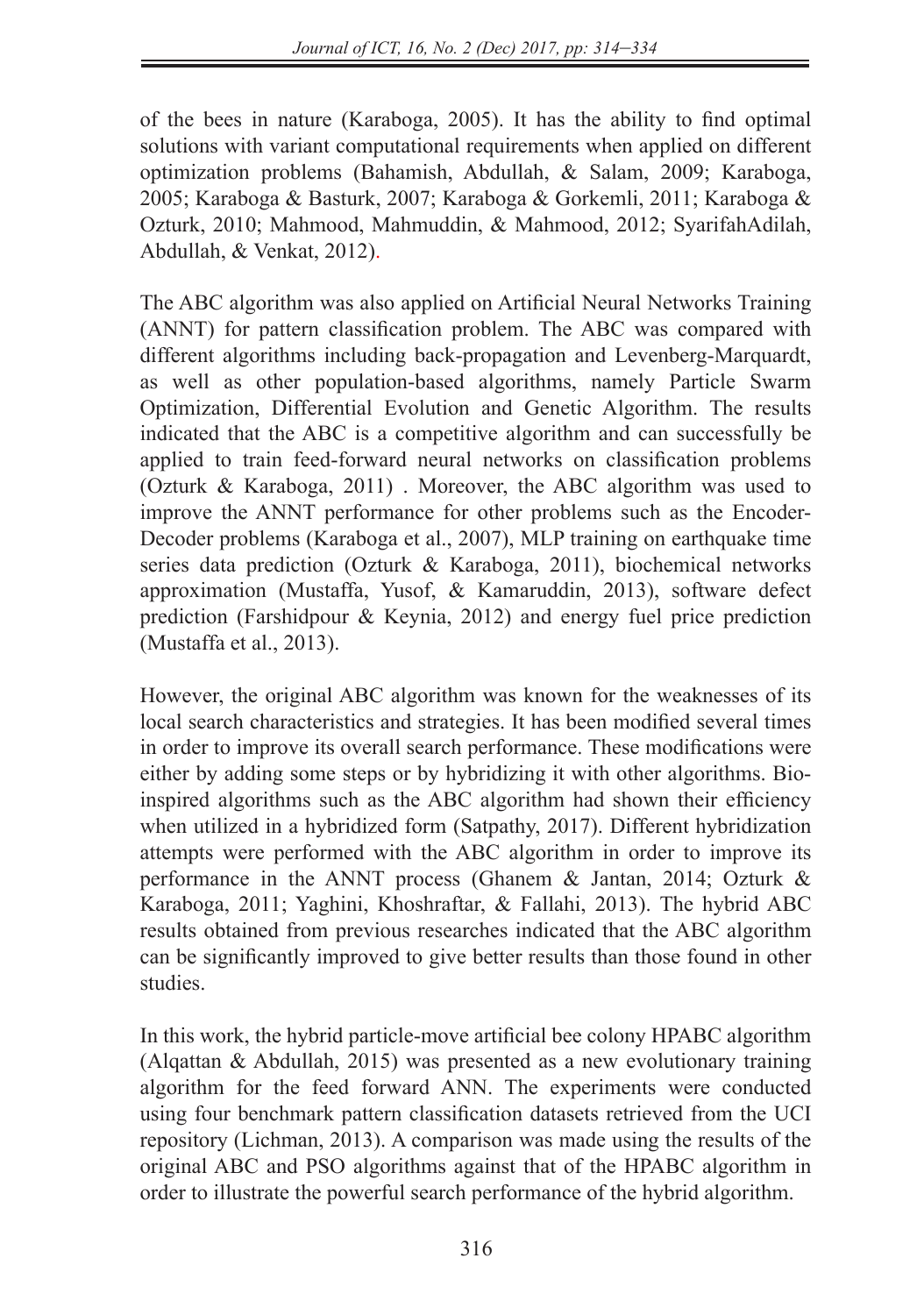## **HPABC ALGORITHM**

Hybrid Particle-move Artificial Bee Colony (HPABC) Algorithm was initially proposed as an optimization algorithm for numerical functions (Alqattan & Abdullah, 2015). The algorithm is basically inspired by the unique solution improvement or the particle move operation that the Particle Swarm Optimization (PSO) algorithm performs during its search operation. In other words, the HPABC is a hybrid algorithm which complements the advantages of the ABC algorithm with those of the PSO algorithm.

In the HPABC algorithm (Alqattan & Abdullah, 2015), the colony of the artificial bee contains only two groups of bees: onlookers and scouts. The hall colony members are onlooker bees. The onlooker bee of an abandoned food source becomes a scout. Note that the employed bees phase is eliminated in HPABC.

In the HPABC algorithm the number of onlooker bees is equal to the number of solutions (*SN*) in the population. Randomly initialized solutions are produced in the earlier stages of the HPABC. The solution is represented using a D-dimension vector for each solution  $x_{i,d}$  ( $i=1, ..., SN$ ), where *d* is the number of the parameters or variables to be optimized. After the initialization stage, come repeated cycles of a searching process (*C*=1, 2, ..., *MCN*) where Maximum Cycles Number (*MCN*) is the stopping condition.

In HPABC the artificial onlooker bee selects a food source based on the probability value  $p_i$  associated with it using the following equation:

$$
p_i = \frac{fit_i}{\sum_{n=1}^{SN} fit_n}
$$
 (2.1)

where  $fit_i$  is the fitness value of the solution *i* which represents the nectar source of the fit of the decree position. SNI is the new head fixed source amount of the food source in the position  $i$  SN is the number of food sources. amount of the food source in the position  $i$  SN is the number of food sources.<br>The HPABC algorithm uses the particle movement equations of the PSO algorithm, represented in Eq. 2.2 and 2.3, for the new food source position production. ∑al ⊅algorithm<br>mresented  $\frac{1}{2}$ production.

$$
V_{i,d}^{t+1} = w^t * V_{i,d}^t + c_1^t * r_1 * (pbest_{i,d}^t - X_{i,d}^t) + \tag{2.2}
$$

$$
c_2^t * r_2 * (gbest_{i,d}^t - X_{i,d}^t)
$$
\n(2.3)

$$
X_{i,d}^{t+1} = X_{i,d}^t + V_{i,d}^{t+1}
$$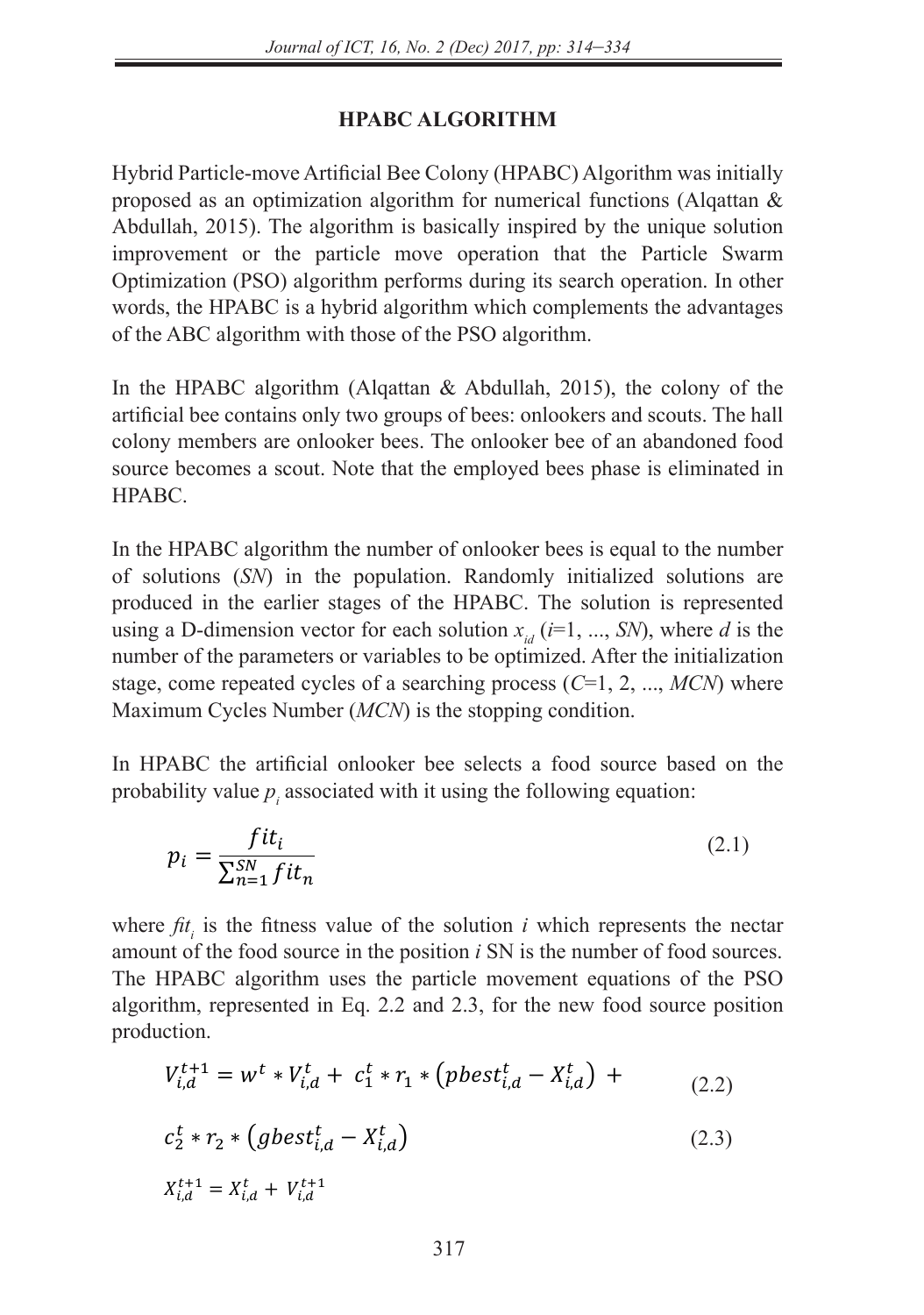$\frac{1}{2}$   $\frac{1}{2}$   $\frac{1}{2}$   $\frac{1}{2}$   $\frac{1}{2}$   $\frac{1}{2}$   $\frac{1}{2}$   $\frac{1}{2}$   $\frac{1}{2}$   $\frac{1}{2}$   $\frac{1}{2}$   $\frac{1}{2}$   $\frac{1}{2}$   $\frac{1}{2}$   $\frac{1}{2}$   $\frac{1}{2}$   $\frac{1}{2}$   $\frac{1}{2}$   $\frac{1}{2}$   $\frac{1}{2}$   $\frac{1}{2}$   $\frac{1}{2}$ 

) + 2

− ,

,

− ,

+1 = ∗ ,

) (2.2)

where *w* represents inertia weight;  $c_1$  and  $c_2$  are learning factors which determine the relative influence of cognitive (self-confidence) and social (swarm-confidence) components, respectively,  $r_1$  and  $r_2$  are independent random numbers uniformly distributed in the range  $[-1, 1]$ .  $V_{i,d}^{t+1}$ ,  $X_{i,d}^{t}$  and **phest**<sup> $t$ </sup>,  $a$  are the velocity, current position and the personal best of the *i*th position is due to the *i*th dimension for the *i*<sup>th</sup> iteration, respectively. The *chest* is particle in *d*th dimension for the *t*th iteration, respectively. The gbest<sub>i,d</sub> is the *d*th dimension of the best particle in the swarm for the *t*th iteration. In HPABC algorithm, the particle position in the equations (2.2 and 2.3) will be the onlooker bee position, and the values of the velocity parameter, the local the onlooker bee position, and the values of the velocity parameter, the local and global best parameters will also be calculated (same as in the original PSO and global best parameters will also be calculated (same as in the original PSO algorithm).  $\mathcal{L}_1$  (2.3)  $\mathcal{L}_2$  (2.3)  $\mathcal{L}_3$  (2.3)  $\mathcal{L}_4$  (2.3)  $\mathcal{L}_5$  (2.3)  $\mathcal{L}_6$  (2.3)  $\mathcal{L}_7$ 

After a number of HPABC search cycles the food source with unimproved fitness will be abandoned based on the *limit* parameter value (same as in the original ABC), and the scout bee will be sent to find a new food source based on Eq. (2.4). Then the food source found by the scout bee will take the place on Eq. (2.4). of the abandoned one. *which is number of HTADC selected eyercs* +1 *using Eq. (2.1).* fitness will be abandoned based on the *limit* parameter value (same as in the pricing)  $\Delta DG$  and the search best ill be sent to find a new feed serves based <sup>=</sup> ith unimpr ∑

$$
x_{ij} = x_{ij} + rand[0,1](x_{jmax} - x_{jmin})
$$
 (2.4)

However, for the HPABC algorithm and unlike the ABC algorithm, it has six rowever, for the FIFABC algorithm and unlike the ABC algorithm, it has six controlled parameters: number of food sources *SN*, *limit*, inertia weight  $w$ ,  $c<sub>1</sub>$ and  $c_2$  learning factors and the maximum cycle number  $MCN$ .  $\mu$ <sub>1</sub> and  $\mu$ <sub>1</sub>. The maximum cycle number  $\mu$ <sub>1</sub>  $\mu$ <sub>1</sub>. − ,

The pseudo-code of the HPABC algorithm is given below: *6: Apply the greedy selection process.* [-1,1]. , +1, , and ,

- *1: Initialize the population of solutions xi,*  $i=1,...,SN$ *.*
- *2:* Evaluate the population using the probability factor using Eq.  $(2.1)$ .<br>3: cycle = 1. probability factor using Eq.  $(2.1)$ .
- *3: cycle =1.*
- *4: repeat*

+1 = ∗ ,

 $\frac{1}{\sqrt{2}}$ 

 $\frac{1}{\sqrt{2}}$  (  $\frac{1}{\sqrt{2}}$   $\frac{1}{\sqrt{2}}$   $\frac{1}{\sqrt{2}}$   $\frac{1}{\sqrt{2}}$   $\frac{1}{\sqrt{2}}$   $\frac{1}{\sqrt{2}}$   $\frac{1}{\sqrt{2}}$   $\frac{1}{\sqrt{2}}$   $\frac{1}{\sqrt{2}}$   $\frac{1}{\sqrt{2}}$   $\frac{1}{\sqrt{2}}$   $\frac{1}{\sqrt{2}}$   $\frac{1}{\sqrt{2}}$   $\frac{1}{\sqrt{2}}$   $\frac{1}{\sqrt{2}}$   $\frac{1}{\sqrt{2}}$ 

- 4: **repeat**<br>5: Produce new solution  $X_{i,d}^{t+1}$  for the onlooker bee using Eq. (2.2&2.3) *from solution*  $X_{i,d}^t$  *for the ontooker bee using Eq. (2.282.5)*<br>from solution  $X_{i,d}^t$  which is selected based on the its probability value.
	- *6: Apply the greedy selection process.*
- *7*: Calculate the probability value  $p<sub>i</sub>$  for the new solution  $X_{i,d}^{t+1}$  using Eq. *(2.1).*  $\mathcal{L}$  *are greedy selection process.*<br>*Pate the probability value p<sub>i</sub>for the new solution*  $X_{i,d}^{t+1}$  *using Eq.* 
	- $(2.1)$ .<br>8: Determine the abandoned solution for the scout, if it exists, replace it with a new random solution using  $Eq. (2.4)$ .
		- *with a new ranaom solution using Eq. (2*<br>9: *Memorize the best solution found so far.*
		- *10: cycle = cycle +1.*
		- *11: Until cycle = MCN.*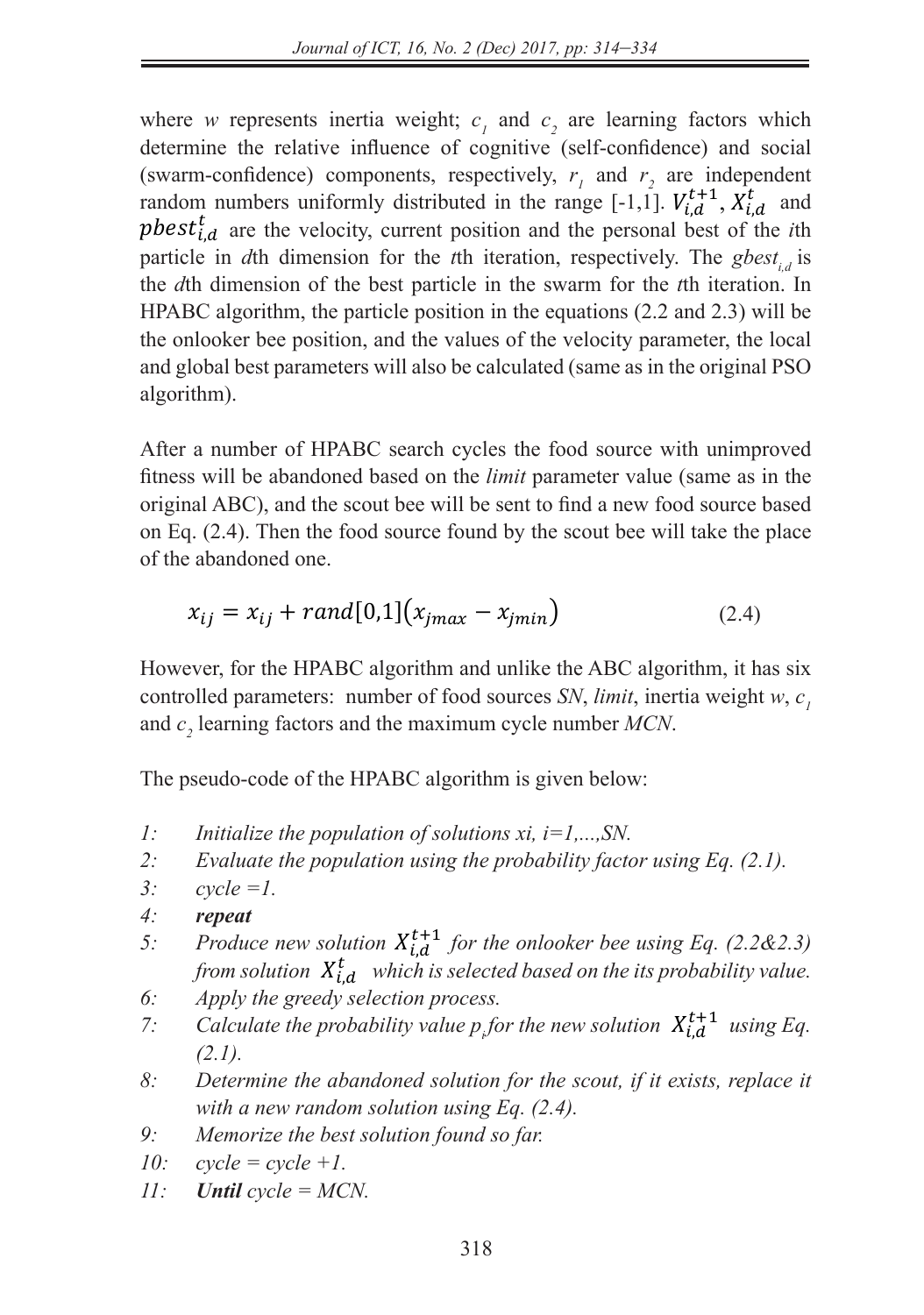

### **ANN TRAINING**   $=$  ANN TRAINING

Basically, the ANN has simple units called neurons or nodes, each of which is interconnected with each other. These nodes are divided into three types: input, hidden and output nodes (see Figure 1). Input nodes represent the input data, hidden nodes are the main processing units that hold the calculation process, while the output nodes represent the ANN output results. However, process, while the output hours represent the *TIVIV* output results. However, the hidden nodes can be structured as a single or multiple layers of nodes that are connected to each other. The output of the *i*th node of those hidden nodes can be described by Eq. (3.1).

$$
y_i = f_i(\sum_{j=1}^n w_{ij} x_j + \theta_i)
$$
\n
$$
(3.1)
$$

where  $y_i$  is the output of the hidden node *i*,  $x_j$  is the *j*th input to the hidden node;  $w_{ij}$  is the connected weight between the hidden node and the input node  $x_j$ ,  $\theta_i$ is the threshold (bias) of that hidden node and  $f_i$  is the hidden node transfer function (sigmoid function is used in this work).

The training of the feed forward ANN is based on adjusting the corresponding weights and biases of the specified ANN structure in order to minimize the error rate between the target and the actual output of a supervised ANN. In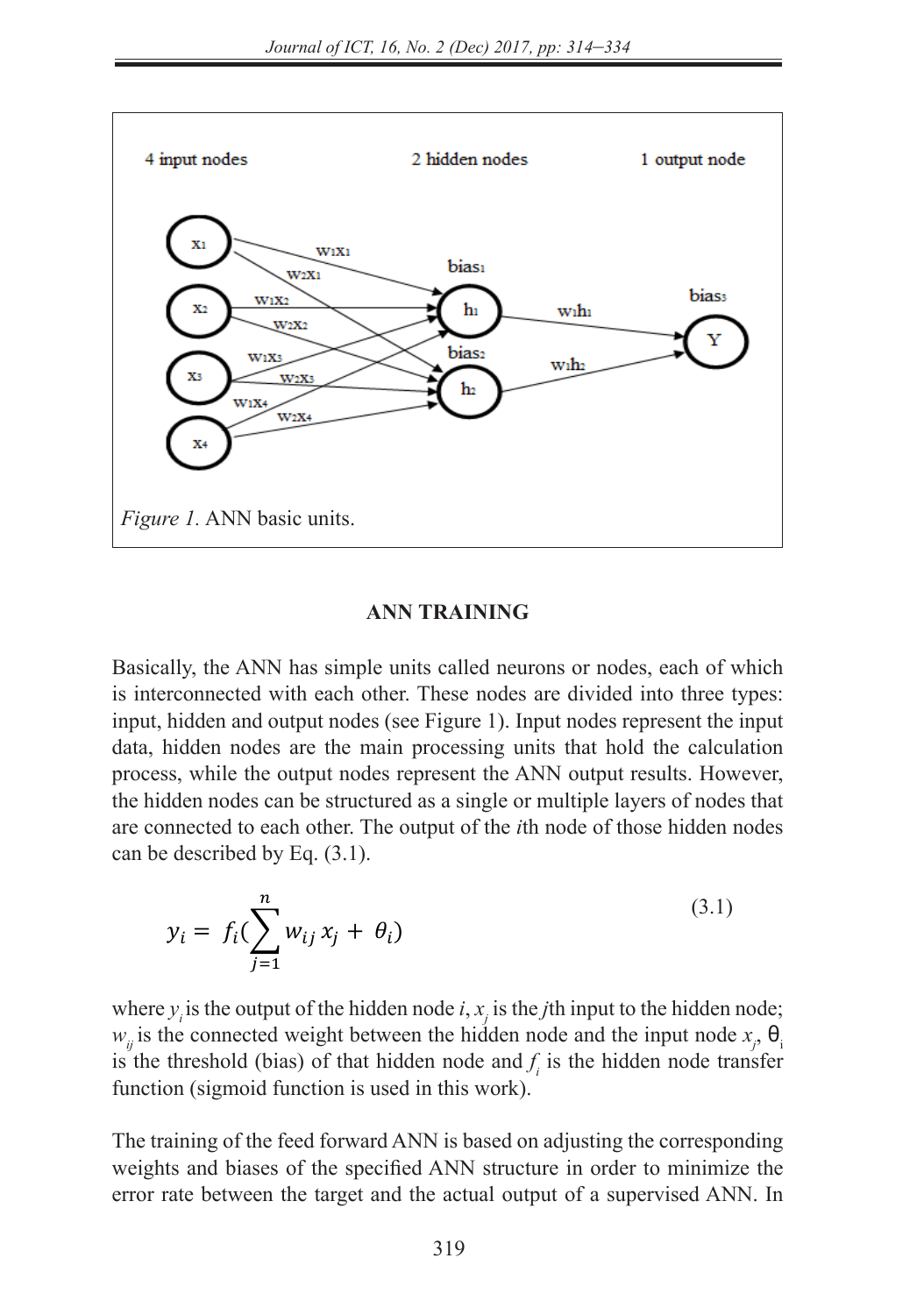this work we are tried to use the HPABC algorithm in order to adjust those weights and biases and improve the speed and the performance of the ANN. As presented in previous research (Abusnaina et al., 2014; Karaboga et al., 2007; Kattan & Abdullah, 2013), optimization search algorithms can be applied for ANN training, where the weights and biases of a fixed ANN structure can be fed into the algorithm as a vector of values representing the weights and biases of the corresponding nodes.  $\frac{\text{pre}}{\text{re}}$ 



The error rate function (evaluation function) used in this work is the Sum Squared Error (*SSE*) (see Eq. (3.2)). Thus, the objective of the HPABC algorithm is to search for the minimum *SSE* value by adjusting the values of the ANN vector correspondingly. The ANN training mechanism using HPABC is illustrated in Figure 2.

$$
SSE = \frac{1}{n} \sum_{i=1}^{n} (t_i - y_i)^2
$$
 (3.2)

where:  $n$  is the number of the patterns in the selected benchmark dataset (training or testing set),  $t$  is the target of the  $i<sup>th</sup>$  pattern,  $y$  is the actual output of the *i*<sup>th</sup> pattern. Thus, the ANN training using optimization algorithm is basically to find the optimal ANN weights in which the *SSE* reaches the lowest value.

### **EXPERIMENTAL STUDY**

To fairly evaluate the HPABC algorithm performance, we did a number of experimental tests. The first test was done on the parameters settings, which basically focus on finding the best settings of the classical ABC and PSO algorithms when applied on the ANN training problem. Thus, we tested the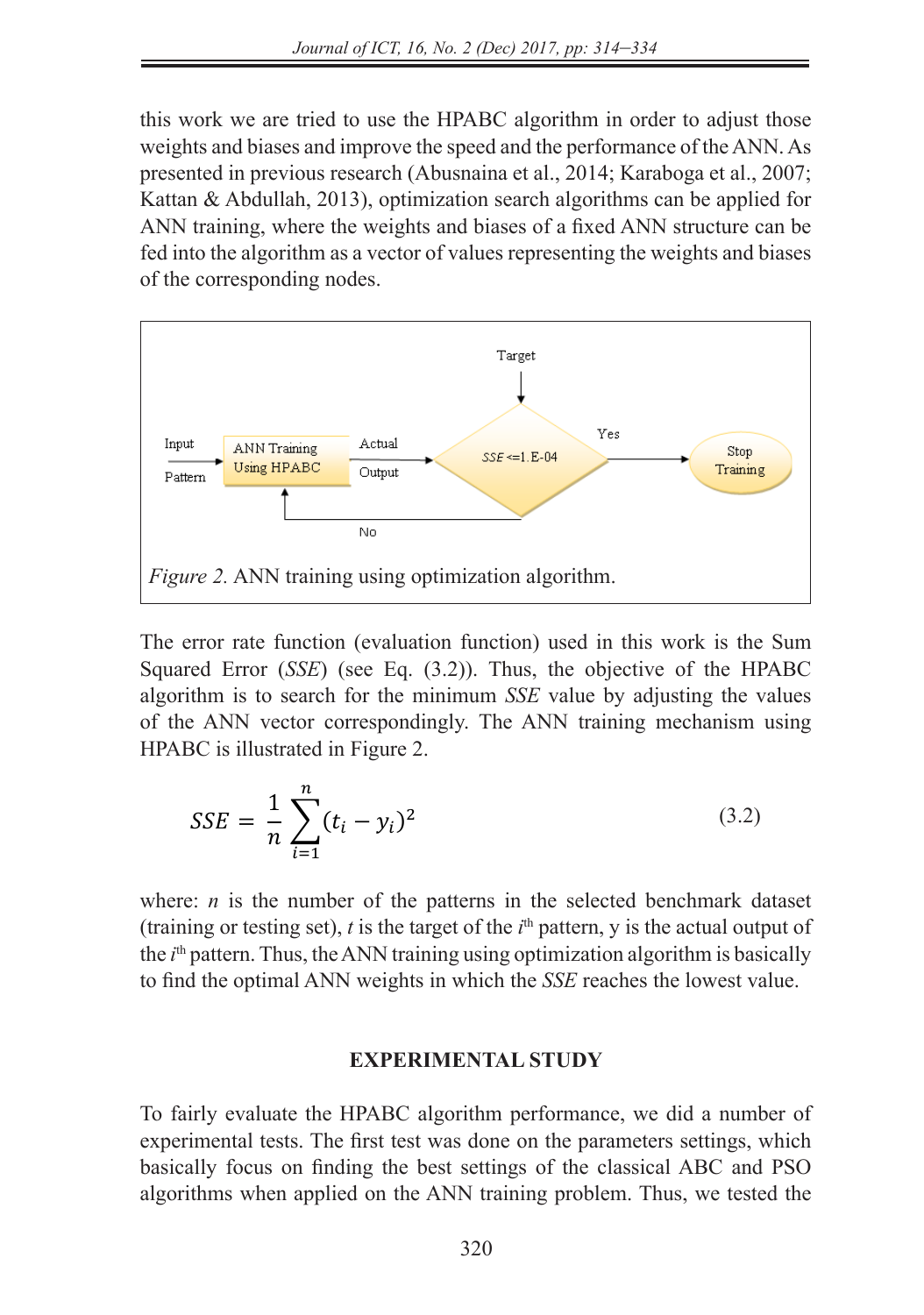main parameters of ABC which are the Colony size and limit and the main parameters of the PSO algorithm which are the *Swarm Size* (*SS*),  $w$ ,  $c<sub>1</sub>$  and  $c<sub>2</sub>$ . The best parameter settings of the ABC and PSO will be used for the HPABC algorithm for comparison and evaluation purpose. The other tests were on the evaluation process of the HPABC which are presented in the Evaluation subsection.

## **Benchmark Datasets**

For the experimental tests and evaluation purpose, four types of benchmark pattern-classification datasets were used namely; Iris, Cancer, Diabetes and Glass. The main reason for selecting these data sets among many others is that they have no missing input feature values. In addition, these problems have been used and cited in the neural networks, classification and machine learning literature (Abusnaina et al., 2014; Camargo, Correa Tissot, & Ramirez Pozo, 2012; Kattan & Abdullah, 2013; Nur, 2015; Vazquez & Garro, 2015). The datasets were obtained from the Machine Learning Repository (UCI). The datasets description is shown in Table 1.

Table 1

| Dataset name    | No. of attributes | No. of instances | No. of classes |
|-----------------|-------------------|------------------|----------------|
| Iris            |                   | 150              |                |
| Cancer          |                   | 699              |                |
| <b>Diabetes</b> |                   | 768              |                |
| Glass           |                   | 214              |                |

*Datasets Description*

The ANN structure was designed based on a 3-layer architecture (inputhidden-output). The structure of each dataset is shown in Table 2. The ANN structure was selected based on previous work (Abusnaina et al., 2014; Kattan & Abdullah, 2011, 2013).

In Tables 1 and 2, the Cancer dataset has a moderate complexity in terms of ANN architecture and a sufficient number of instances compared to the other datasets. Therefore, the Cancer dataset was selected for the parameter settings experiments. The best parameter settings (for the compared algorithms) obtained using the Cancer dataset can be generalized and used for the other datasets.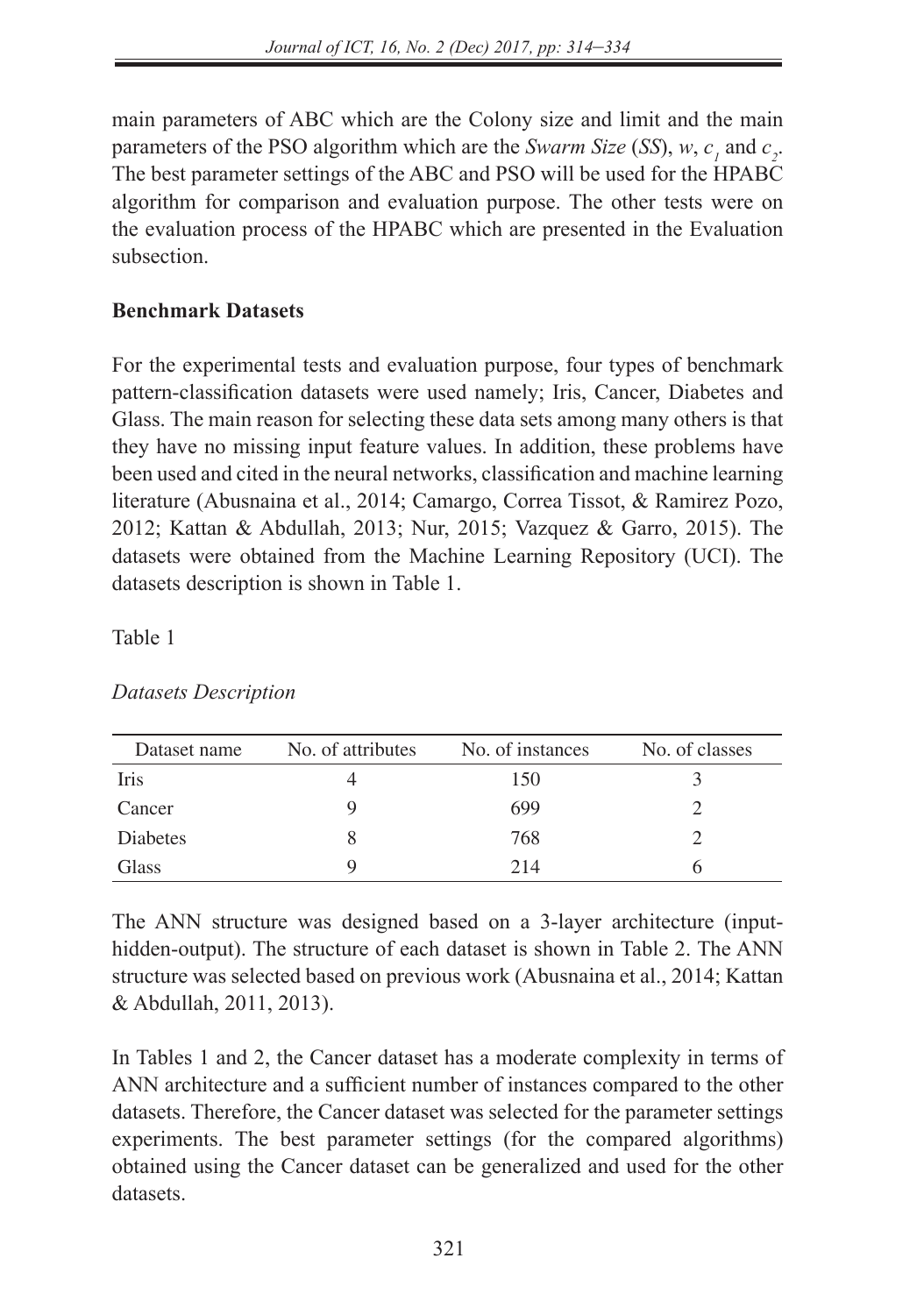| Dataset name    | No. of input nodes | No. of hidden nodes | No. of output nodes |
|-----------------|--------------------|---------------------|---------------------|
| Iris            |                    |                     |                     |
| Cancer          |                    |                     |                     |
| <i>Diabetes</i> |                    |                     |                     |
| Glass           |                    |                     |                     |

# **ABC Parameter Settings**

In order to fairly compare the search performance of the proposed HPABC algorithm with the original ABC algorithm, the parameter settings of the ABC which enable it to reach the best results when used on the benchmark datasets should also be used by the HPABC.

The Cancer dataset was randomly split into 70% for training and 30% for testing. The main goal of this experiment was to find the best Colony Size number and the best value of limit which affect the performance of ABC. Table 3 illustrates the performance of the ABC algorithm on the Cancer dataset. Each Colony Size (CS) value evaluation was done 30 times, the limit was set to 100 and the stopping condition was when SSE reaches (0.0001). The results are illustrated using the Mean, Best, Worst evaluation parameters for the time elapsed in seconds (S), and the mean value for the number of Function Evaluation (Mean (FE)).

Table 3

| Colony size | Mean    |             | Time elapsed $(S)$ |             |
|-------------|---------|-------------|--------------------|-------------|
| (CS)        | (FE)    | <b>Best</b> | Worst              | Mean        |
| 10          | 4750    | 3.35        | 12.03              | 8.14        |
| 20          | 9188    | 6.20        | 22.19              | 14.53       |
| 30          | 13202   | 14.55       | 28.75              | 21.06       |
| 40          | 16336   | 15.38       | 35.76              | 27.11       |
| 50          | 19983.3 | 21.70       | 51.53              | 36.34       |
| 60          | 23176   | 26.64       | 60.70              | 45.63       |
|             |         |             |                    | (continued) |

*The ANN Training for "Cancer" Dataset with Different ABC Colony Size*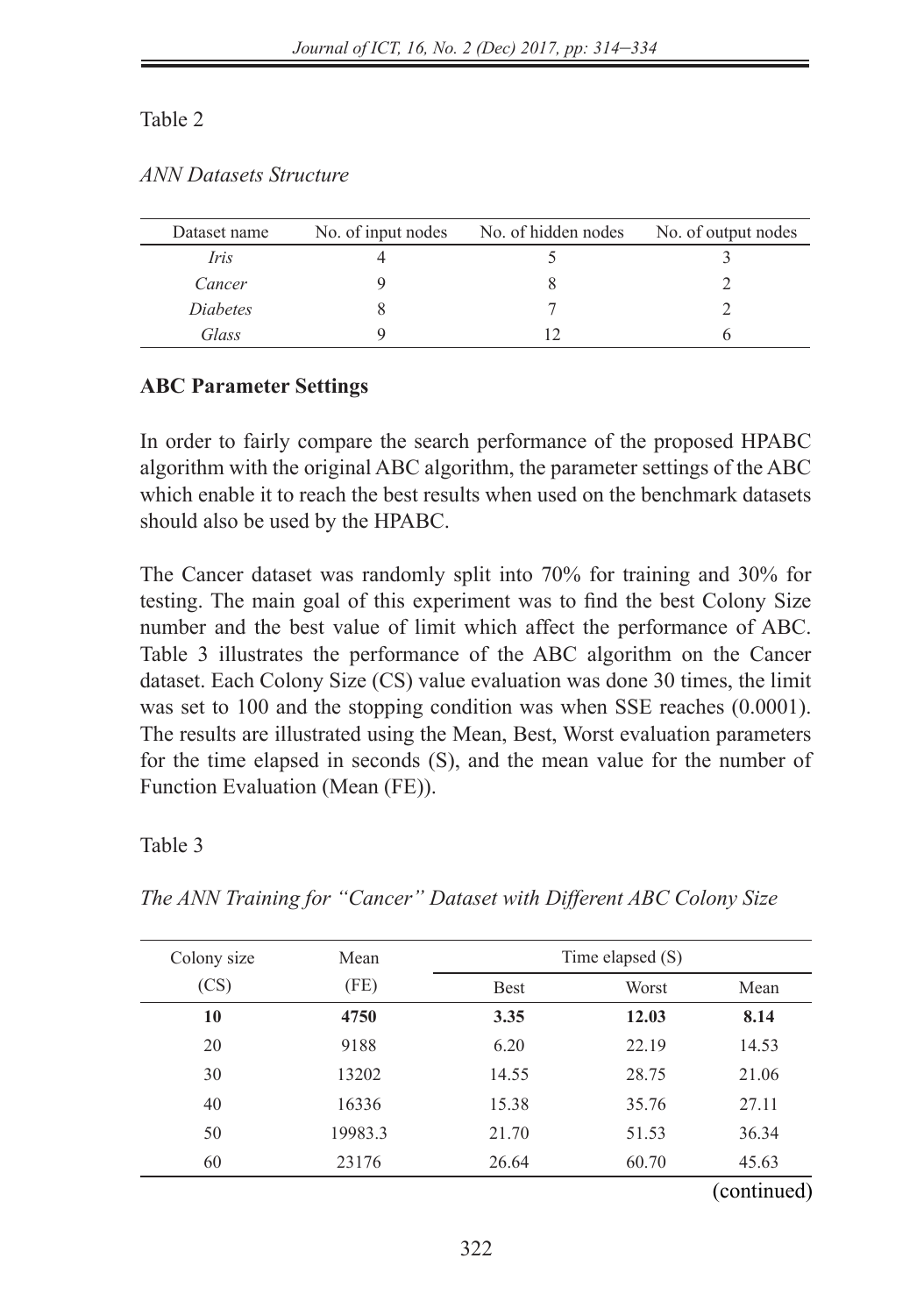| Colony size | Mean    | Time elapsed $(S)$ |        |       |
|-------------|---------|--------------------|--------|-------|
| (CS)        | (FE)    | <b>Best</b>        | Worst  | Mean  |
| 70          | 26502   | 27.40              | 73.83  | 53.76 |
| 80          | 28597.3 | 30.12              | 124.48 | 68.79 |
| 90          | 30780   | 26.29              | 69.12  | 51.15 |
| 100         | 35546.6 | 38.65              | 110.78 | 74.84 |

Table 3, shows that increasing the *Colony Size* number has a negative influence on the ABC algorithm in training. This means that when the number of bees increase, the function evaluation number will also increase, with no improvement in the results. The best *CS* number found in this experiment was 10, where the best time for the ABC to reach the training performance of *SSE* = 0.0001 was 3.35s, the *Worst* was 12.03s and the *Mean* was 8.14s.

The same experiment was done for *limit* parameter using the same previous setting where *CS* was set to 10 and with different *limit* values. The results are shown in Table 4.

#### Table 4

| limit | Mean   | Time elapsed |              |       |
|-------|--------|--------------|--------------|-------|
|       | (FE)   | <b>Best</b>  | (S)<br>Worst | Mean  |
| 100   | 5408   | 4.71         | 14.85        | 8.41  |
| 200   | 5028   | 4.02         | 13.46        | 8.24  |
| 300   | 4897.3 | 4.49         | 14.63        | 9.38  |
| 400   | 5323.3 | 5.32         | 15.47        | 10.37 |
| 500   | 5256   | 4.37         | 11.16        | 8.09  |
| 600   | 5206   | 4.61         | 13.52        | 8.01  |
| 700   | 5320.6 | 4.71         | 15.04        | 8.22  |
| 800   | 5212   | 2.80         | 14.26        | 8.05  |
| 900   | 5552   | 4.99         | 14.72        | 9.32  |
| 1000  | 5026.6 | 5.30         | 15.36        | 10.35 |

*The ANN Training with Different "limit" Values*

The results in Table 4, show no significant difference in the time elapsed for ANN training when the limit value was increased from 100-1000 and the FE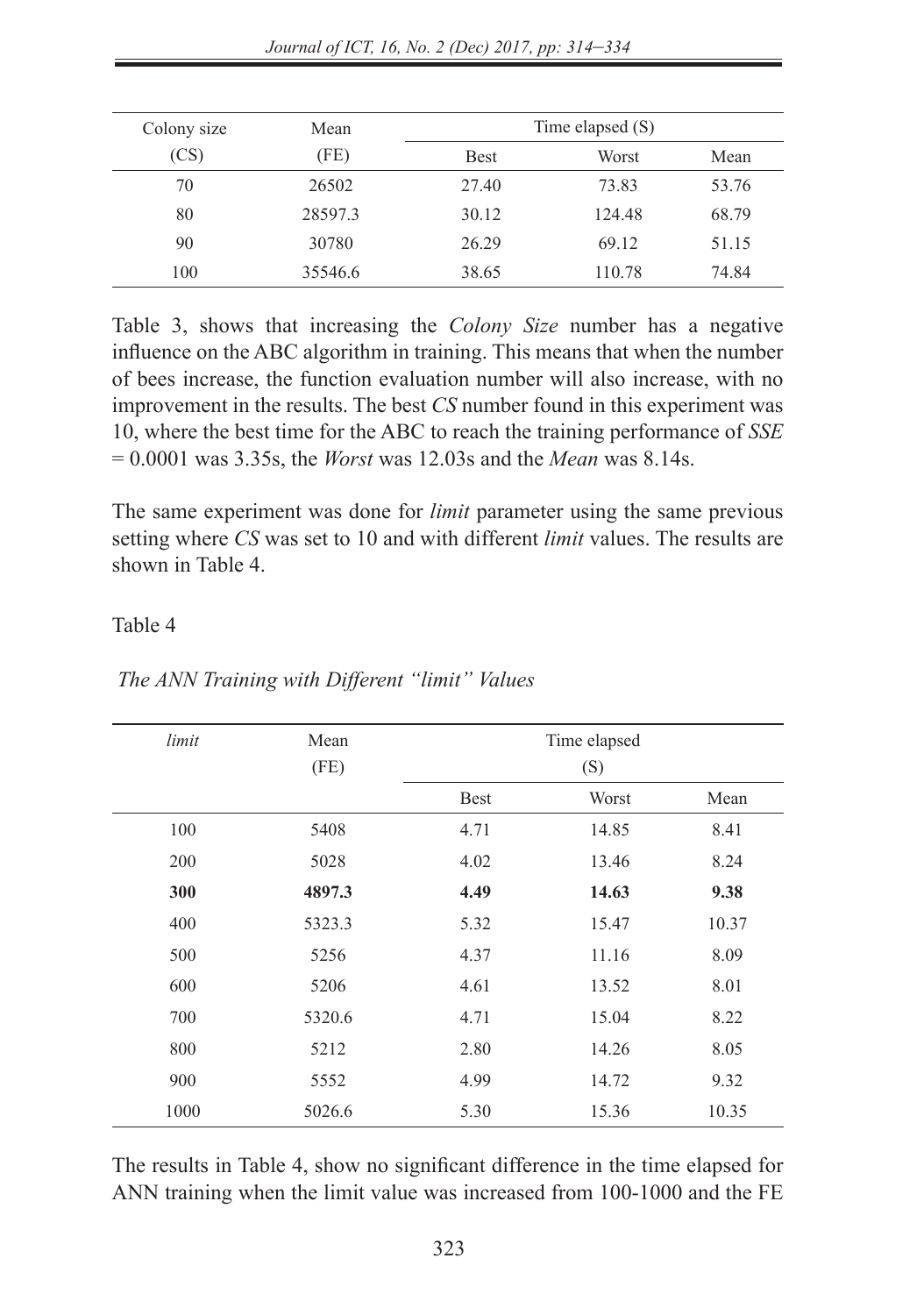value shows no clear influence too. The best result was for limit = 300, the Best  $= 4.49$ s, Worst  $= 14.63$ s, Mean  $= 9.38$ s and the FE number  $= 4897.3$ . However, the best parameter settings for the ABC algorithm that were experimentally obtained were: Colony Size  $= 10$  and limit  $= 300$ . These settings would be used in further comparison evaluations for the ABC and the HPABC algorithms.

# **PSO Parameter Settings**

The same experiments were done on the PSO parameters in order to find their its best settings for ANN training. The PSO parameters were *Swarm Size*  $(SS)$ , *w*, *c<sub>1</sub>* and *c<sub>2</sub>*, where *SS* was the number of particles, *w* represented inertia weight,  $c_1$  and  $c_2$  were learning factors (See section 2). Since, the *Swarm Size* was similar to *Colony Size* for the ABC, we suggested setting it equal to 10, similar to the ABC algorithm.

As for the parameters  $c_1$  and  $c_2$ , the experiments were conducted on the same dataset (*Cancer*) with *Swarm Size* = 10, *w* = 0.729 (as recommended in Sharma, Pant, & Bhardwaj (2011)) with different values of  $c<sub>1</sub>$  and  $c<sub>2</sub>$  parameters starting from  $(0.1 - 0.9)$  for both. Table 5 illustrates the final results obtained from the experiments for 30 run times of the PSO algorithm for each  $c_1$  and  $c_2$  settings. Only the best mean results (mean of 30 runs) are shown for the time elapsed, and Table 6 illustrates the parameter *Mean* (*FE*) for function evaluation mean values.

Table 5

*PSO Best Evaluation Parameters Values for Different Values of c<sub>1</sub> and c<sub>2</sub>* 

| Evaluation parameter                           | c  |  |
|------------------------------------------------|----|--|
| Best results of (time mean <i>Best</i> ) when  | 17 |  |
| Best results of (time mean <i>Worst</i> ) when | 11 |  |
| Best results of (time mean <i>Mean</i> ) when  |    |  |

It can be seen in Tables 5 and 6, that as the values of  $c_1$  and  $c_2$  increased, the PSO results became worse. The best results for PSO in training the ANN was when  $c_1$ =1.1 and  $c_2$ =1.2 where the values of *Best* = 1.177s, *Worst* = 4.754s, *Mean* = 1.814s, and *Mean (FE)* = 850.00. We considered them as the best results based on the *Mean* (*FE)* which was the common important and considerable algorithmic issue.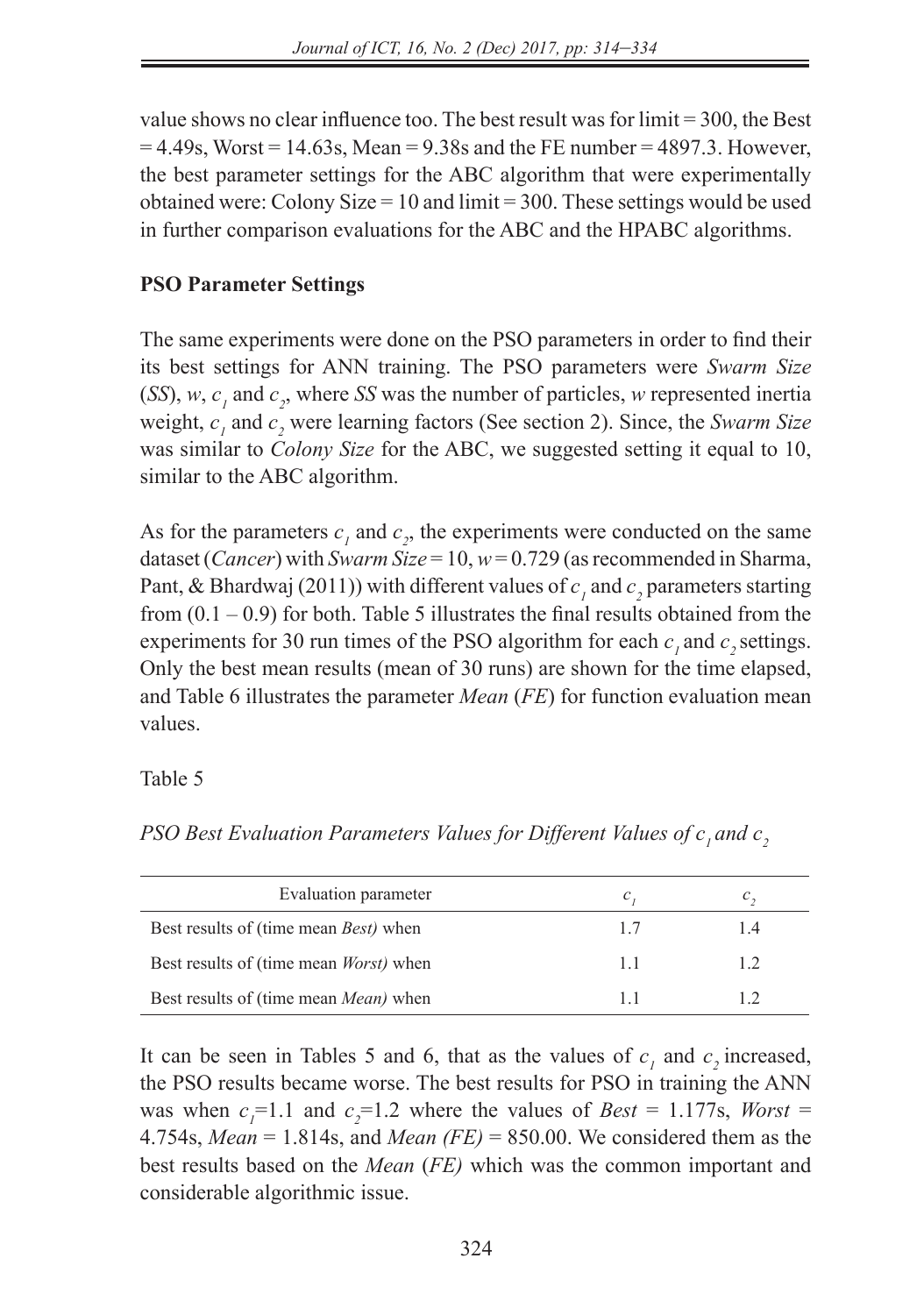| ANN Training using PSO (parameters $ci$ and $ci$ Mean (EF) means) |  |  |  |
|-------------------------------------------------------------------|--|--|--|
|-------------------------------------------------------------------|--|--|--|

| c, c, | 1.1     | 1.2              | 1.3     | 1.4     | 1.5     | 1.6     | 1.7     | 1.8                        | 1.9      |
|-------|---------|------------------|---------|---------|---------|---------|---------|----------------------------|----------|
| 1.1   | 1323.00 | 2099.67          | 1447.00 | 1549.00 | 1364.33 | 1411.33 | 1867.33 | 1794.67                    | 2036.33  |
| 1.2   | 850.00  | 3175.67          | 1507.00 | 3082.67 | 1589.67 | 1757.00 | 1798.00 | 1871.67                    | 2520.67  |
| 1.3   | 2536.00 | 5507.67          | 1207.33 | 1453.00 | 1285.67 | 1421.00 | 1832.67 | 2366.67                    | 2051.67  |
| 1.4   | 2629.33 | 10326.00 1628.33 |         | 1445.67 | 1872.67 | 1885.00 | 1976.00 | 1954.67                    | 2748.33  |
| 1.5   | 1220.33 | 12563.67 1295.00 |         | 1733.00 | 1591.33 | 2618.00 | 2854.33 | 3679.00                    | 3500.67  |
| 1.6   | 2055.00 | 31166.67 1486.00 |         | 1543.00 | 2603.67 | 2755.33 | 2928.67 | 2855.67                    | 5647.33  |
| 1.7   | 1364.33 | 46613.33         | 1617.33 | 2080.33 | 2274.33 | 2157.00 | 2980.33 | 5138.00                    | 8297.00  |
| 1.8   | 1304.00 | 47059.00         | 1960.33 | 2416.67 | 2786.33 | 3351.00 | 5972.00 | 6212.67                    | 13085.67 |
| 1.9   | 1254.33 | 41027.33         | 1812.00 | 2486.33 | 3816.33 | 3431.00 |         | 11639.00 16754.33 17383.00 |          |
| 2     | 1700.00 | 37401.33 2481.33 |         | 3647.67 | 2951.00 | 6334.67 |         | 14419.33 23287.67 31785.33 |          |

The next experiment was done for the *w* parameter, using the same dataset (*Cancer*) with  $SS = 10$ , and  $c_1 = 1.1$ ,  $c_2 = 1.2$  and different values of *w*, from (0.1-0.9) as shown in Table 7.

#### Table 7

*ANN Training using PSO Algorithm with Different "w" Values*

| W   | Mean     | Time elapsed |         |         |  |
|-----|----------|--------------|---------|---------|--|
|     | (FE)     |              | (S)     |         |  |
|     |          | <b>Best</b>  | Worst   | Mean    |  |
| 0.1 | 50011    | 95.339       | 115.807 | 101.307 |  |
| 0.2 | 50011    | 96.469       | 101.576 | 99.387  |  |
| 0.3 | 43421.66 | 0.702        | 101.612 | 86.790  |  |
| 0.4 | 36781.66 | 0.308        | 103.195 | 73.865  |  |
| 0.5 | 12424.33 | 0.770        | 102.936 | 25.219  |  |
| 0.6 | 5872.66  | 0.709        | 102.760 | 12.031  |  |
| 0.7 | 1453.33  | 0.691        | 12.606  | 2.949   |  |
| 0.8 | 1824.66  | 1.656        | 11.478  | 3.676   |  |
| 0.9 | 37000    | 5.884        | 91.954  | 67.089  |  |
| 1   | 49741.66 | 73.329       | 88.065  | 87.202  |  |

Table 7 shows that the best results were obtained when the w parameter was (0.7), while the results started to become worse when w was less or over 0.7 (based on Mean (FE) values). However, the results obtained from the ANN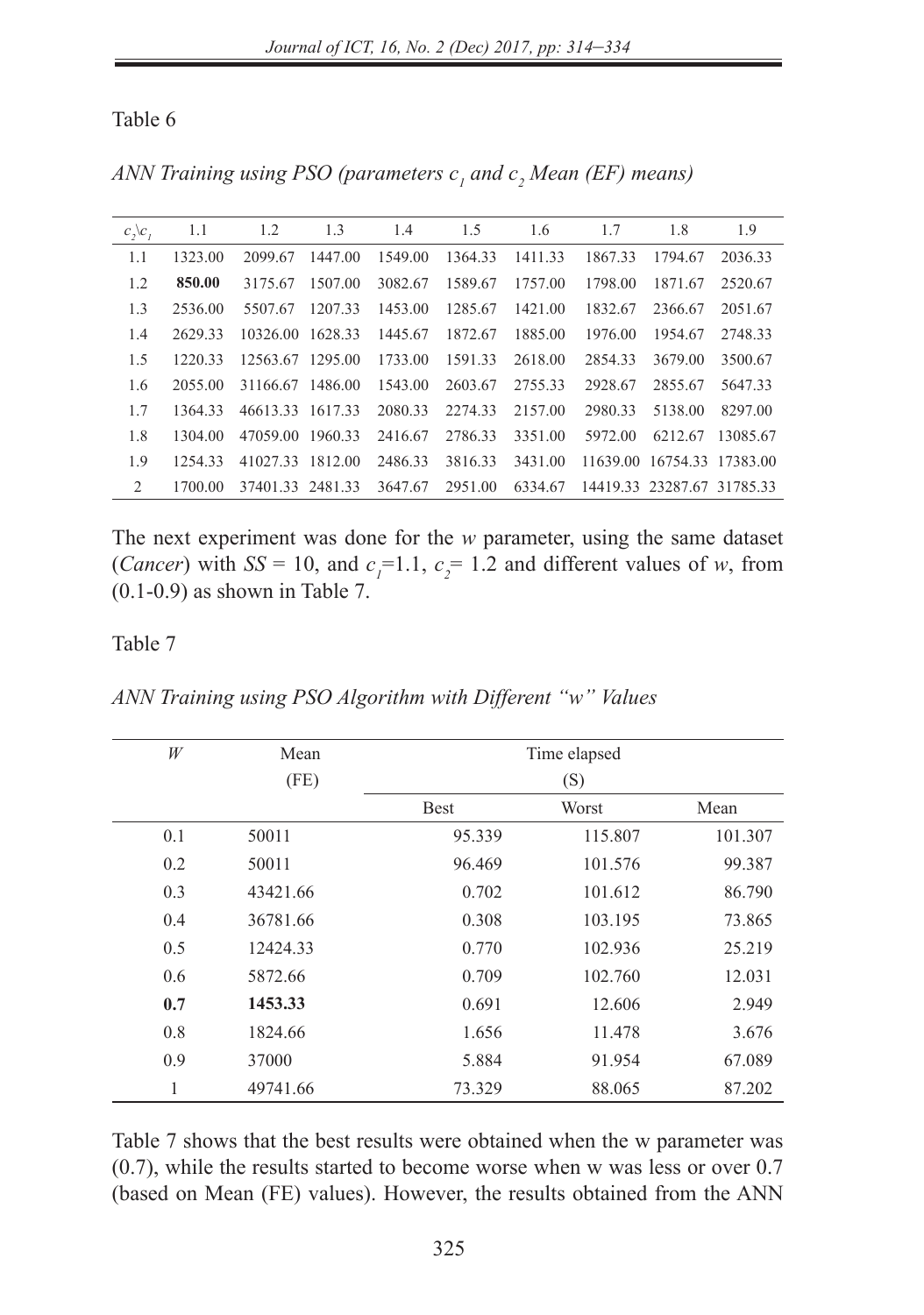training with PSO were much better than that of the ABC algorithm especially in terms of the function evaluation number (Mean (FE)) value and the time elapsed.

In order to investigate more, we performed another experiment using the recommended setting of Sharma et al. (2011) to compare with our setting obtained from the previous experiments. The results for the different parameter settings are shown in Table 8.

### Table 8

| Algorithm    | Parameters settings    | Mean   |             | Time elapsed |      |
|--------------|------------------------|--------|-------------|--------------|------|
|              |                        | (FE)   |             | (S)          |      |
|              |                        |        | <b>Best</b> | Worst        | Mean |
| <b>PSO</b>   | $W=0.729$ ,            | 1418.3 | 1.22        | 7.70         | 3.07 |
|              | $c1, c2=1.49445$       |        |             |              |      |
| <b>PSO</b>   | $W=0.729$ ,            | 1143   | 1.32        | 6.32         | 2.48 |
|              | $c_i$ =1.1, $c_i$ =1.2 |        |             |              |      |
| <b>PSO</b>   | $W=0.7$ ,              | 1453.3 | 0.69        | 12.60        | 2.95 |
|              | $c_i=1.1, c_i=1.2$     |        |             |              |      |
| <b>HPABC</b> | $W=0.729$ ,            | 928    | 0.11        | 6.05         | 1.84 |
|              | $c_p c_1 = 1.49445$    |        |             |              |      |
| <b>HPABC</b> | $W=0.729$ ,            | 725.6  | 0.11        | 4.69         | 1.45 |
|              | $c_i=1.1, c_i=1.2$     |        |             |              |      |
| <b>HPABC</b> | $W=0.7$ ,              | 839.00 | 0.27        | 6.51         | 2.15 |
|              | $c_i=1.1, c_i=1.2$     |        |             |              |      |

*ANN Training using PSO & HPABC Algorithms (Parameter Comparison)*

In Table 8, we also used the same parameter settings of the PSO for the HPABC algorithm in order to find the best settings for the HPABC. The best parameter settings for PSO and HPABC algorithms were when w=0.729 as recommended in Sharma et al. (2011), and  $(c_1=1.1 \text{ and } c_2=1.2)$  based on our experimental results of ANN training on the Cancer dataset.

In conclusion, the best parameter settings of the three algorithms (ABC, PSO and HPABC) to be used for the evaluation purpose as shown in Table 9.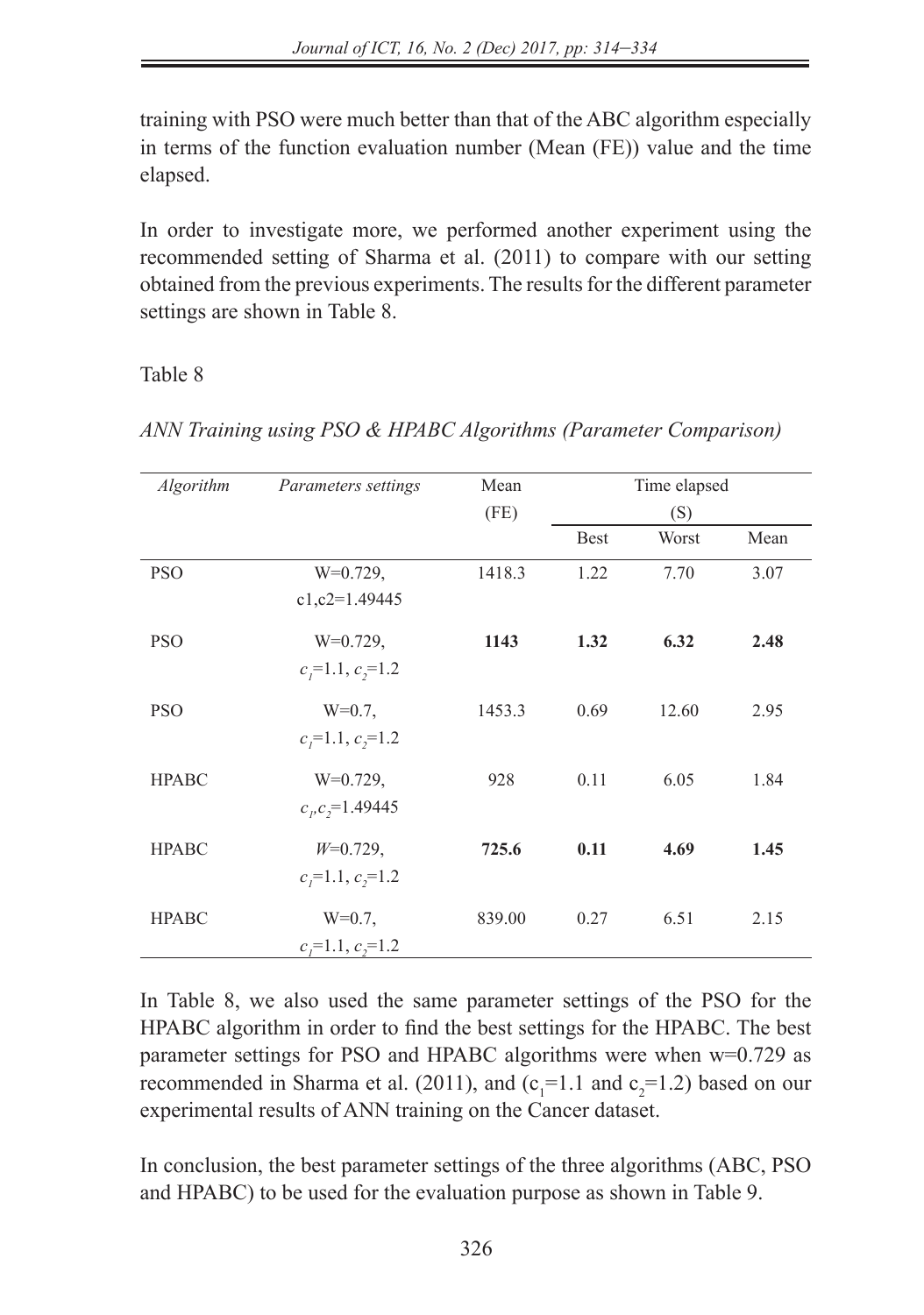| <b>Algorithm</b> | Parameters settings                                              |
|------------------|------------------------------------------------------------------|
| ABC              | Colony Size = $10$ , limit= 300                                  |
| <b>PSO</b>       | Swarm Size = 10, w=0.729, c1=1.1, c2=1.2                         |
| HPABC            | Colony Size = 10, $\lim_{x \to 0} 300$ , w=0.729, c1=1.1, c2=1.2 |

*ABC, PSO and HPABC Algorithms with their Parameter Settings*

### **EVALUATIONS AND RESULTS**

In this paper we presented the HPABC evaluation process to determine whether it could achieve better results in the ANN training problem. For this evaluation, four benchmark classification datasets were used to evaluate the process.

In order to get informative and meaningful results that can clearly identify the algorithms' performance, different evaluation parameters were used, namely, Best, Worst and Mean time- elapsed parameters, SSE for training and testing accuracy measurement and Mean (FE) parameter for algorithm robustness and performance evaluation. Moreover, the mean Classification Accuracy (Mean (CA)) parameter was added in order to evaluate the ANN training performance after being trained using the compared algorithms. However in this work, Mean (CA) calculation was based on the SSE value of each Test input (30% of the benchmark dataset) in the trained ANN. If the SSE of that individual was ( $SSE_x \le 0.00010$ , the stopping threshold) equal to or less than the total SSE of all the trained individuals (70% of the benchmark dataset), then it was considered as a successful classification. Then the total number of successful classifications was divided by the number of instances which indicated the overall accuracy of that trained ANN. The Mean (CA) of the total runs (30) of each of the evaluated algorithms was presented as the ANN classification accuracy performance. The evaluation results are shown in Table 10, and the best results obtained for reach dataset are in bold.

In Table 10, it is clear that the proposed HPABC algorithm has an impressive performance in the application of the ANN training process. This clearly illustrates the significance of hybridizing the advantages of the two wellknown algorithms (ABC and PSO).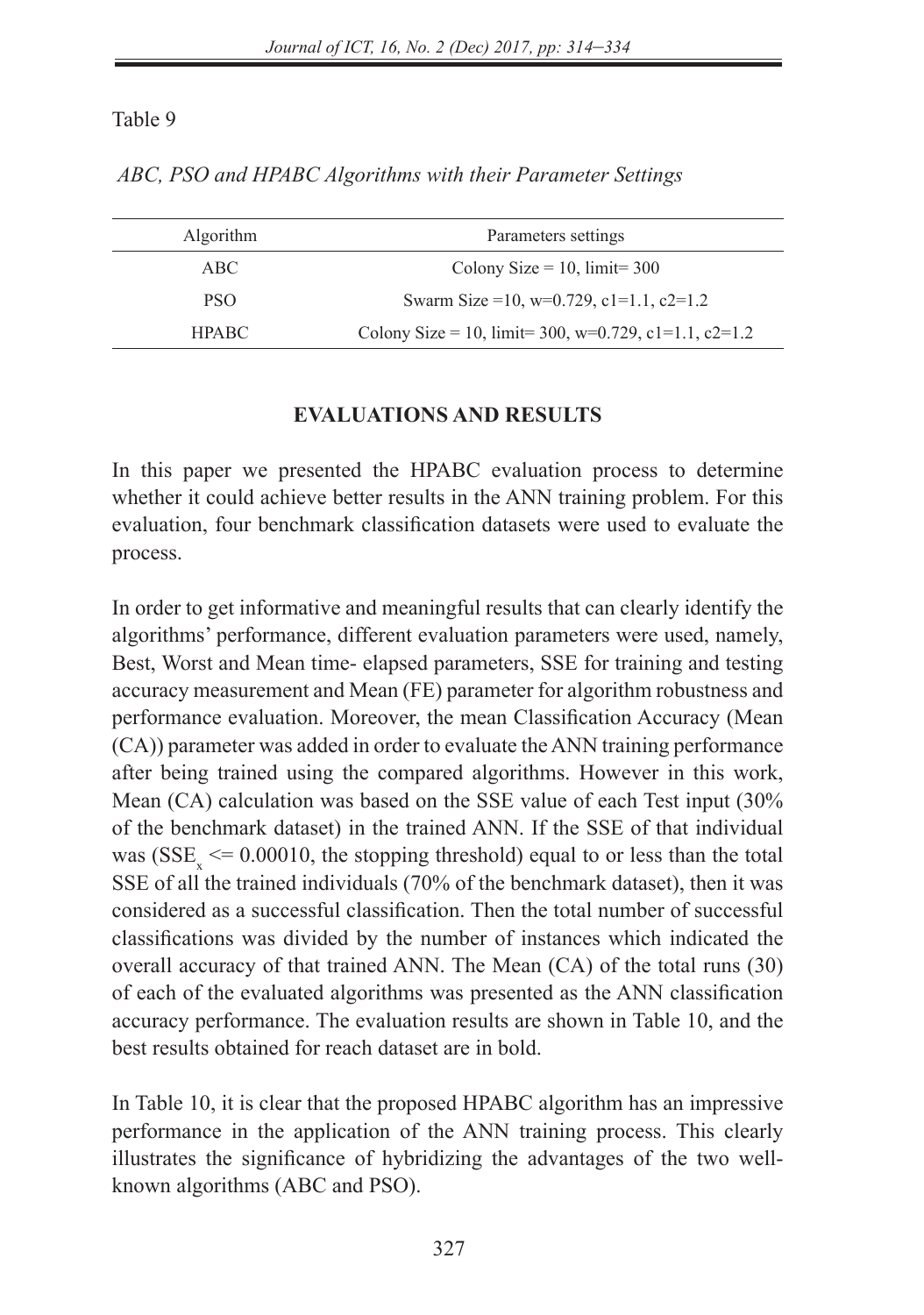| Dataset  | Algorithm    | Training     |                    |        |        | Test      |       |
|----------|--------------|--------------|--------------------|--------|--------|-----------|-------|
|          |              | Mean<br>(FE) | Time elapsed $(S)$ |        |        | Mean SSE  | Mean  |
|          |              |              | <b>Best</b>        | Worst  | Mean   |           | (CA)  |
| Iris     | ABC          | 70993.33     | 1.14               | 61.20  | 13.67  | 0.00010   | 98.96 |
|          | <b>PSO</b>   | 56770.66     | 0.05               | 86.37  | 12.17  | 0.0022    | 94.81 |
|          | <b>HPABC</b> | 29839.06     | 0.32               | 23.40  | 6.26   | 6.666E-05 | 99.33 |
| Cancer   | ABC          | 4863.73      | 3.94               | 15.47  | 8.75   | 2.22E-05  | 99.77 |
|          | <b>PSO</b>   | 2255         | 0.71               | 96.05  | 4.34   | 0.00016   | 99.19 |
|          | <b>HPABC</b> | 616.36       | 0.057              | 10.79  | 1.15   | 9.522E-06 | 99.90 |
| Diabetes | ABC          | 4512.4       | 2.60               | 12.28  | 6.20   | 3.318E-05 | 99.66 |
|          | <b>PSO</b>   | 13734.66     | 0.73               | 96.15  | 25.60  | 0.00371   | 98.44 |
|          | <b>HPABC</b> | 1272.6       | 0.033              | 14.74  | 2.15   | 3.607E-05 | 99.63 |
| Glass    | ABC          | 392359.53    | 142.37             | 338.45 | 328.23 | 0.0028    | 73.22 |
|          | <b>PSO</b>   | 400011       | 419.91             | 570.02 | 445.97 | 0.015     | 56.97 |
|          | <b>HPABC</b> | 400005.06    | 422.06             | 469.20 | 427.94 | 0.0023    | 77.74 |

*The Evaluation Results of the HPABC with Original ABC and PSO Algorithms*

The results for the Iris dataset had significantly improved when using the HPABC algorithm; the classification accuracy was better, the mean function evaluation number Mean (FE) was 57.97% better than the ABC algorithm and 47.44% better than the SO algorithm. The Mean (SSE) of testing result was closer to zero which was also better than that collected from both the ABC and PSO algorithms. The Mean time elapsed on the Iris dataset in order for the ANN to reach 0.00010 SSE was highly improved by using the HPABC algorithm, where the Mean elapsed time for training was 54.21% less than ABC and 48.56% less than PSO.

On the other hand, the pattern classification results of the Cancer dataset had also improved using HPABC compared to the ABC and PSO, where the function evaluation number that the algorithm needed to reach 0.00010 SSE was 616.36 only which was very significant compared to the results of the ABC and PSO algorithms, where the results were about 87.33% better than ABC and about 72.67% better than PSO. The time elapsed for HPABC to train the ANN in order to reach the SSE stopping value was also significantly better compared to the other original algorithms, where the Best was 0.057s only, Worst was 10.79s and Mean was 1.15s, which were about 86.86% faster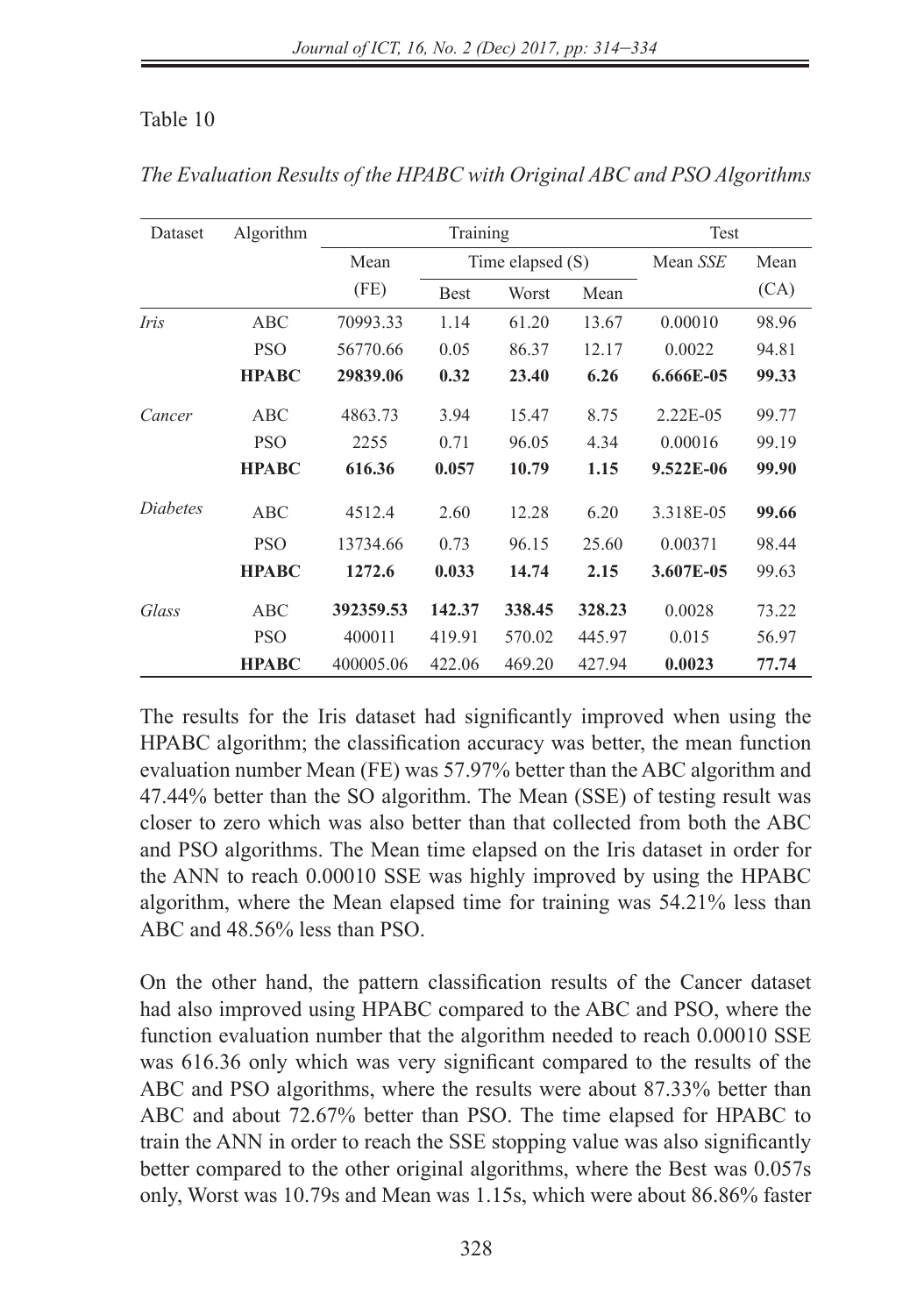than the ABC and about 73.5% faster than the PSO in terms of the Mean time values comparison. In addition the HPABC algorithm had the best mean classification accuracy value as well.

For the Diabetes dataset, the HPABC results were also significantly better than that of the original ABC and PSO algorithms in terms of mean function evaluation, (best, worst, mean) and time elapsed. The function evaluation result of the HPABC was 71.8% better than ABC and 90.73% better than PSO, and the mean time elapsed was 65.32% better than ABC and 91.6% better than PSO. The mean classification accuracy was very close to that of the ABC and better than that of PSO.

The ANN training process on the Glass dataset, also improved by using the HPABC algorithm in terms of the classification accuracy (CA) value, while for the other representative evaluation parameters the results were close to that of PSO. The ABC Mean (FE) and Time *Elapsed* results were slightly better than HPABC. However, for the *Glass* dataset the results of the Mean (FE), Time *Elapsed* and *Mean SSE* illustrate the difficulty of the ANN training process on that dataset of 6 classes with 214 records only.

In general, from the previously illustrated results the superior performance of the HPABC can be categorized into two main components: the overall time performance and the fast convergence speed with local optimal trapping avoidance. The HPABC algorithm's process time was improved due to the elimination of the Employed bee phase of the original ABC algorithm. This phase was performing the same job as the Onlooker bee phase but with no probability guidance step (randomly). Therefore, this phase was wasting the algorithm's time with no significant improvement. On the other hand, the convergence speed of the HPABC was better according to the mean function evaluation number values because the particle move of the PSO algorithm was adopted. This step was performed using the velocity calculation in Eq. (2.2 and 2.3) which enables the bees in the HPABC to benefit from their own experience though the personal best paramete *gbest* and also share their experience though the global best parameter *gbest*. These two parameters along with the velocity parameter helped the bees in the HPABC to rapidly converge into the best solution. This is similar to that of the PSO algorithm but with the penalty of being trapped at the local best (local optimal) solution, while in HPABC this was avoided by retaining the scout bee phase of the original ABC. The scout bee phase prevents the algorithm from being trapped at the local minima by providing a new random solution to the algorithm's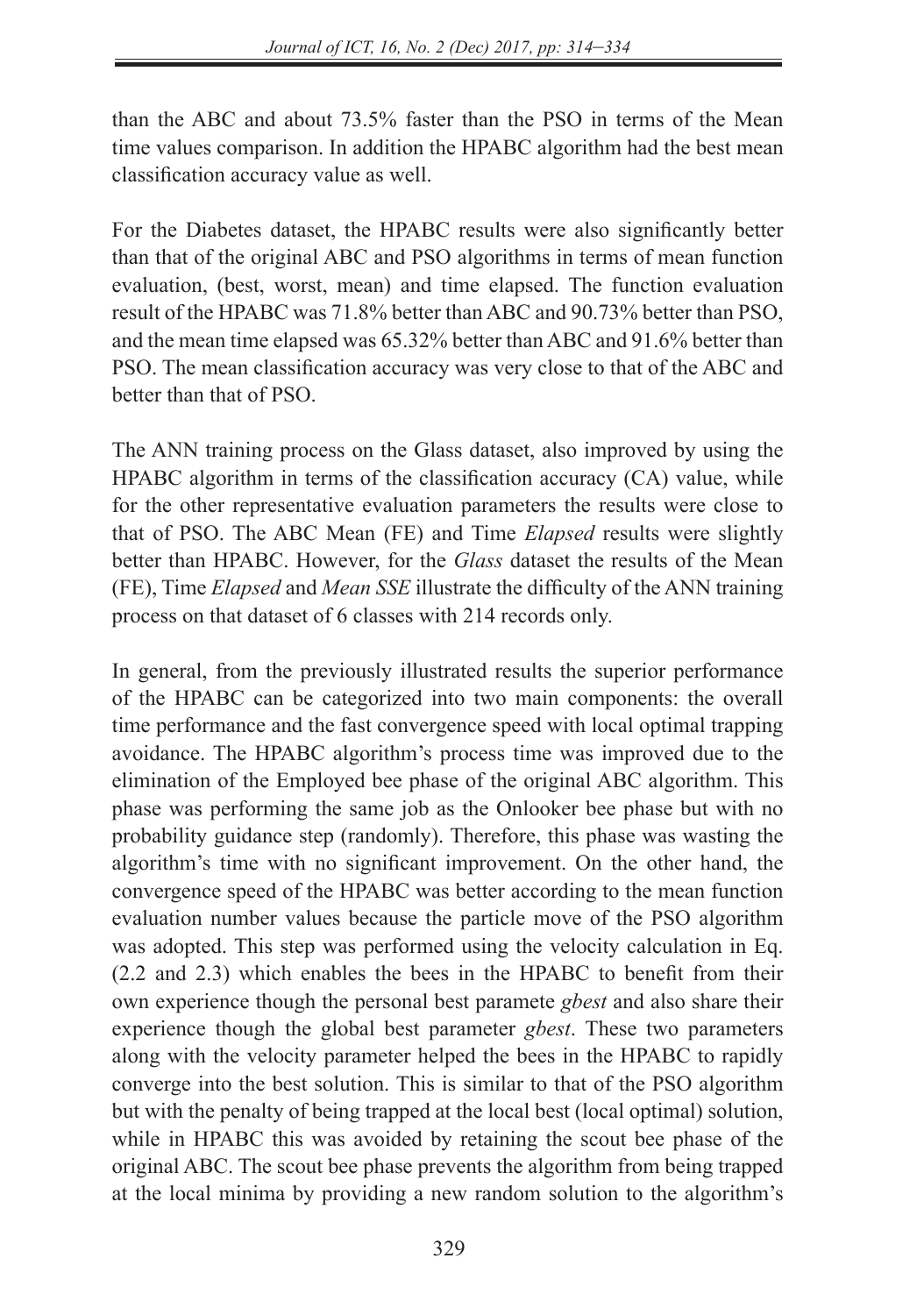search space after a certain count "*limit*" of unsuccessful improving attempts. The HPABC was also compared against other hybrid algorithms such as the Enhanced Mussels Wandering Optimization E-MWO algorithm and Harmony Search with Best-to-Worst ratio (HS-BtW) as well as with the original MWO, GA and the gradient-based algorithm BP, that was used in Abusnaina et al. (2014). The results of these algorithms can be compared with HPABC because the ANNT was performed on the same four datasets used in this work. Furthermore, all the algorithms were population based (except for BP). The comparison was done based on the overall recognition accuracy (mean classification accuracy) and mean training time. The results are presented in Table 11.

Table 11

| Dataset         | Evaluation     | <b>HPABC</b> | E-MWO | <b>MWO</b> | $HS-BtW$ | GA     | <b>BP</b> |
|-----------------|----------------|--------------|-------|------------|----------|--------|-----------|
| <i>Iris</i>     | Mean $CA\%$    | 99.33        | 91.0  | 89.6       | 86.8     | 84.6   | 96.6      |
|                 | Mean $Time(s)$ | 6.26         | 6.0   | 5.0        | 49.0     | 10.0   | 1132.0    |
| Cancer          | Mean $CA\%$    | 99.90        | 97.1  | 97.3       | 98.2     | 97.4   | 96.1      |
|                 | Mean $Time(s)$ | 1.15         | 26.0  | 30.0       | 30.0     | 1355.0 | 3909.0    |
| <i>Diabetes</i> | Mean $CA\%$    | 99.63        | 78.0  | 74.5       | 75.3     | 73.8   | 75.4      |
|                 | Mean $Time(s)$ | 2.15         | 27.1  | 26.0       | 72.7     | 392.3  | 16311.0   |
| Glass           | Mean $CA\%$    | 77.74        | 58.7  | 49.1       | 58.8     | 45.2   | 60.1      |
|                 | Mean $Time(s)$ | 427.94       | 20.0  | 18.7       | 69.1     | 740.0  | 6104.0    |

*The Evaluation Results of the HPABC with Other Algorithms*

The results shown in Table 11 clearly indicate the significant performance of the HPABC compared to other algorithms in terms of mean time elapsed and classification accuracy. The hybrid particle-move ABC was superior to the state-of-art GA and BP and other hybrid algorithms as well. It is also important to note that the results of the other algorithms in Table 11 are for the same datasets but with different training and testing split percentages, where in this work the datasets were split into 70% training and 30% testing while the dataset from the reference was split into 80% training and 20% testing. This indicates that the HPABC reached significant classification results with less training data compared with the other algorithms. In addition, the more the given data (information) for the training, the more the ANN will learn, and if less data was given for testing the ANN the mean classification accuracy percentage will increase.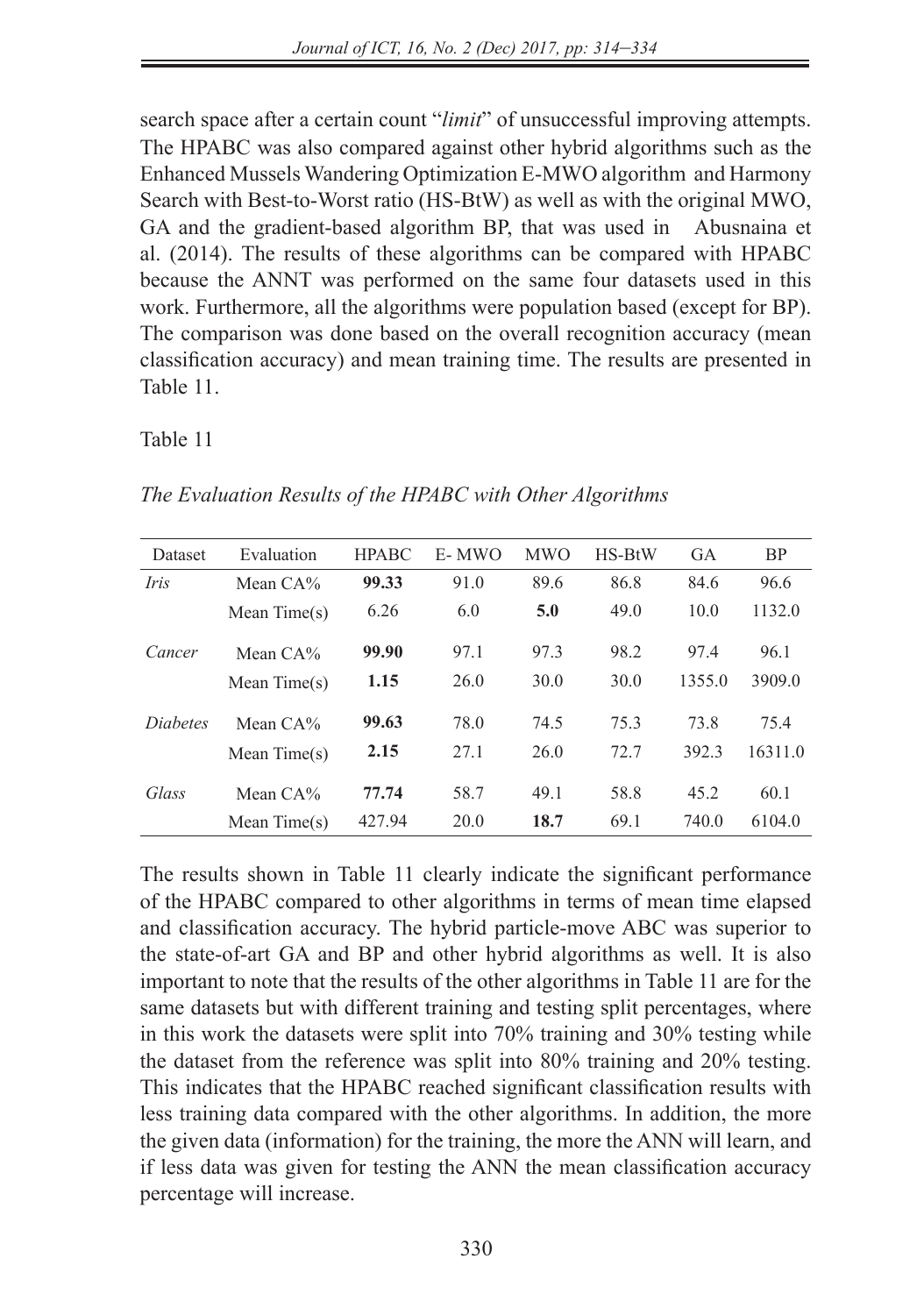### **CONCLUSION**

In this paper the HPABC algorithm which was previously tested on numerical functions was tested on another scientific problem, which was the Artificial Neural Networks Training (ANNT) for pattern classification process. The performance of the HPABC algorithm was evaluated on four types of benchmark pattern-classification datasets. The HPABC algorithm had proved its significant performance and achieved the goal of hybridization complementing the advantages of the ABC and PSO algorithms. In this work, the HPABC showed high performance in terms of speed and classification accuracy, where the mean function evaluation Mean (FE) values were at the lowest level unlike the ABC and PSO algorithms. The HPABC algorithm was also compared with the state-of-art and other hybrid algorithms, and the results obtained illustrated that the HPABC was a competitive algorithm. Finally, it can be concluded that the HPABC algorithm can be efficiently used for Artificial Neural Networks Training. However, it still has some difficulties with datasets of few records and a high number of classes (Glass dataset). Other types of pattern-classification datasets are suggested to be used for future work as well as other real- world optimization problems that are yet to be tested on the HPABC algorithm.

### **ACKNOWLEDGMENT**

This research publication was funded by Universiti Sains Malaysia under the Research University Cluster Grant Scheme (RUC) for "Reconstruction of the Neural Microcircuitry or Reward Controlled Learning in the Rat Hippocampus" [1001/PKOMP/ 8630022].

#### **REFERENCES**

- Abusnaina, A. A., Abdullah, R., & Kattan, A. (2014). Enhanced MWO training algorithm to improve classification accuracy of artificial neural networks. *Recent advances on soft computing and data mining* (pp. 183-194): Springer.
- Alqattan, Z. N., & Abdullah, R. (2015). A hybrid artificial bee colony algorithm for numerical function optimization. *International Journal of Modern Physics C*, 1550109.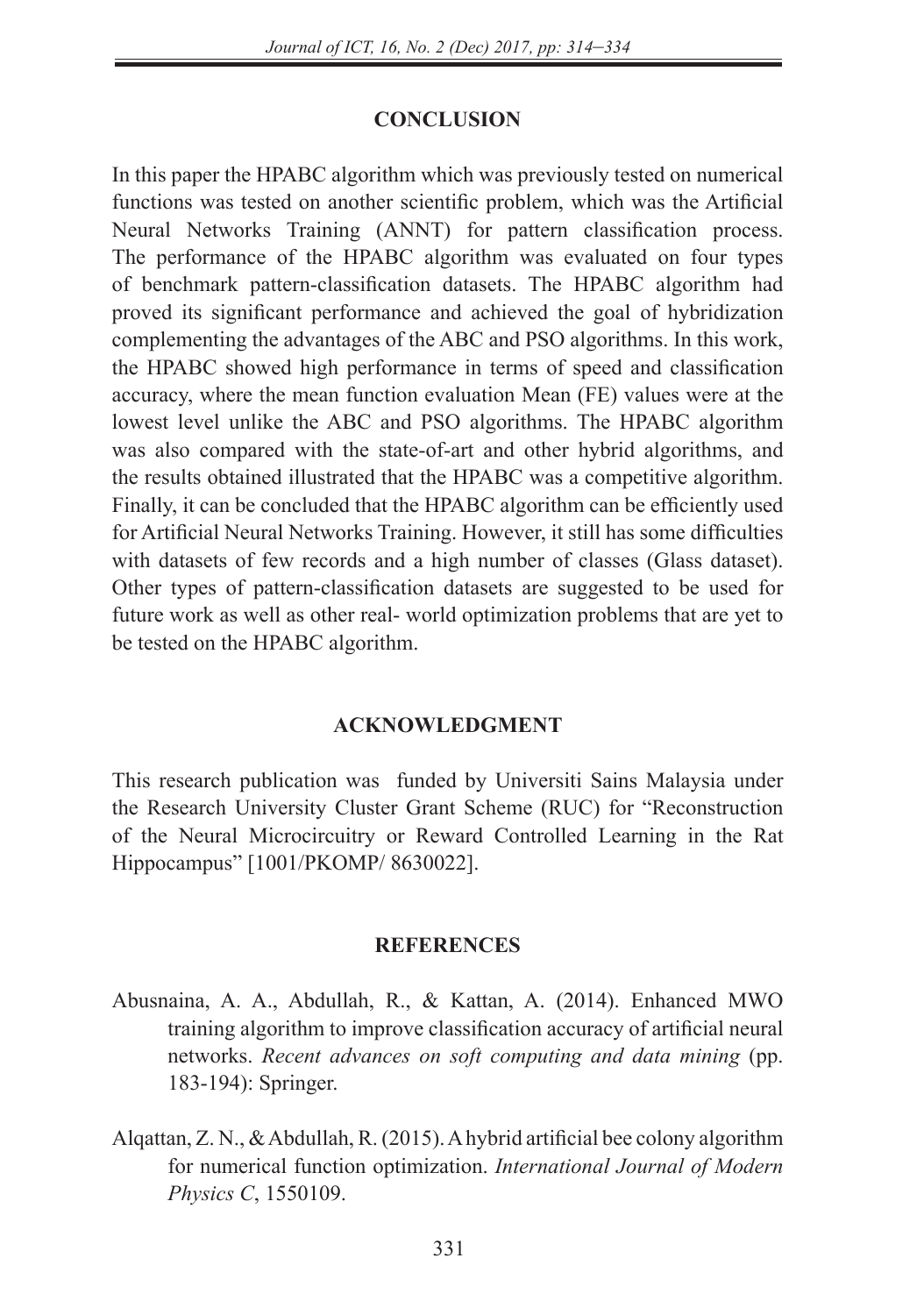- Bahamish, H. A. A., Abdullah, R., & Salam, R. A. (2009). *Protein tertiary structure prediction using artificial bee colony algorithm.* Paper presented at the Third Asia International Conference on Modelling & Simulation, AMS'09. .
- Blum, C., & Socha, K. (2005). *Training feed-forward neural networks with ant colony optimization: An application to pattern classification.* Paper presented at the Fifth International Conference on Hybrid Intelligent Systems, HIS'05.
- Camargo, L. C., Correa Tissot, H., & Ramirez Pozo, A. T. (2012). *Use of backpropagation and differential evolution algorithms to training MLPs.* Paper presented at the 31st International Conference of the Chilean Computer Science Society (SCCC).
- Dorigo, M., & Gambardella, L. M. (1997). Ant colony system: A cooperative learning approach to the traveling salesman problem. *Evolutionary Computation, IEEE Transactions on, 1*(1), 53-66.
- Eberhart, R. C., & Kennedy, J. (1995). *A new optimizer using particle swarm theory.* Paper presented at the Proceedings of the Sixth International Symposium on Micro Machine and Human Science.
- Farshidpour, S., & Keynia, F. (2012). Using artificial bee colony Algorithm for MLP Training on software defect prediction. *Oriental Journal of Computer Science & Technology, 5*(2).
- Ghanem, W., & Jantan, A. (2014). Using hybrid artificial bee colony algorithm and particle swarm optimization for training feed-forward neural networks. *Journal of Theoretical and Applied Information Technology, 67*(3), 664-674.
- Karaboga, D. (2005). An idea based on honey bee swarm for numerical optimization: Technical report-tr06 Erciyes university, engineering faculty, computer engineering department.
- Karaboga, D., Akay, B., & Ozturk, C. (2007). Artificial bee colony (ABC) optimization algorithm for training feed-forward neural networks. *Modeling Decisions for Artificial Intelligence* (pp. 318-329) Proceedings. Springer.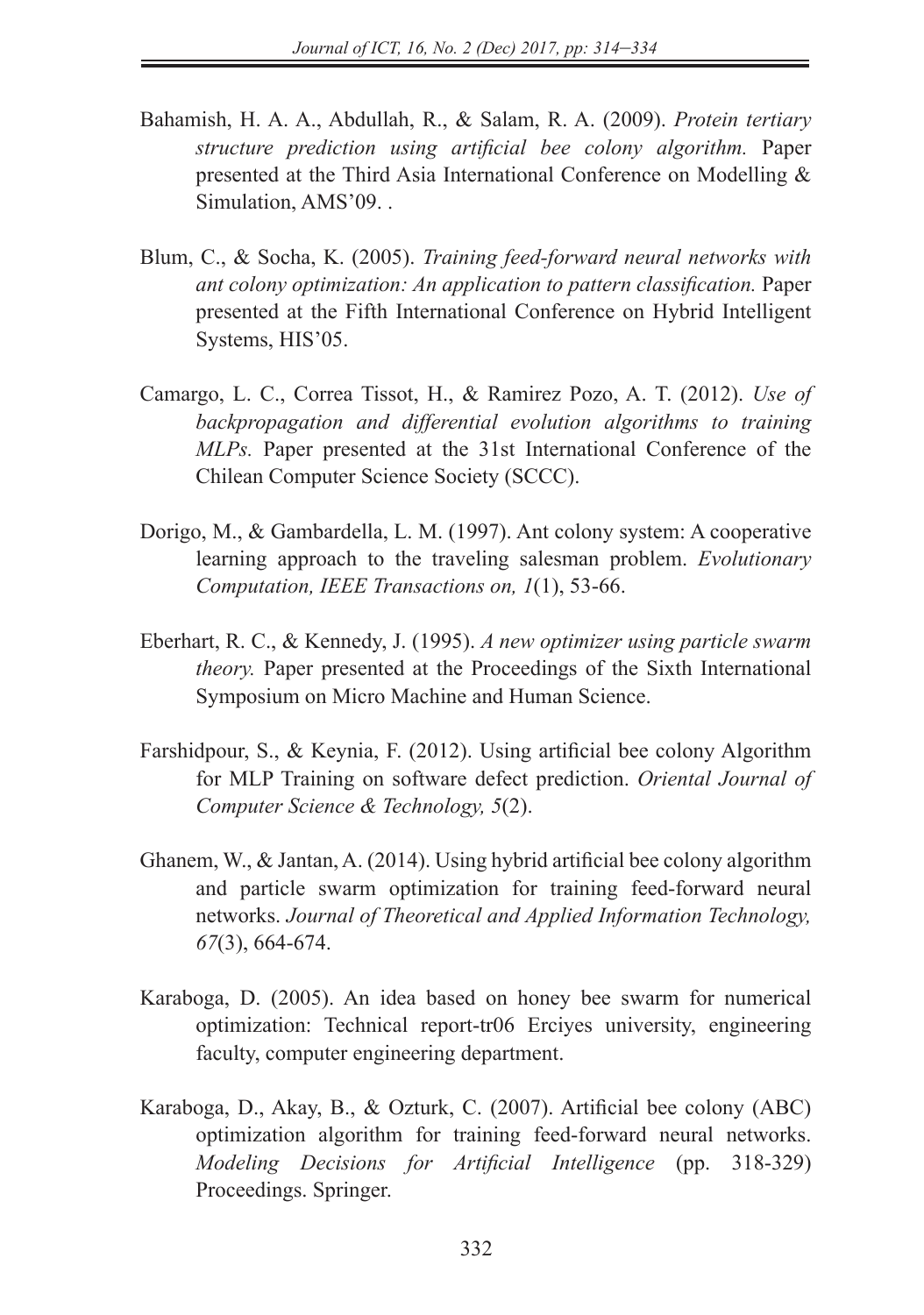- Karaboga, D., & Basturk, B. (2007). Artificial bee colony (ABC) optimization algorithm for solving constrained optimization problems. *Foundations of Fuzzy Logic and Soft Computing* (pp. 789-798) Proceedings. Springer.
- Karaboga, D., & Gorkemli, B. (2011). *A combinatorial artificial bee colony algorithm for traveling salesman problem.* Paper presented at the International Symposium on Innovations in Intelligent Systems and Applications (INISTA).
- Karaboga, D., & Ozturk, C. (2010). Fuzzy clustering with artificial bee colony algorithm. *Scientific Research and Essays, 5*(14), 1899-1902.
- Kattan, A., & Abdullah, R. (2011). Training of feed-forward neural networks for pattern-classification applications using music inspired algorithm. *Training, 9*(11).
- Kattan, A., & Abdullah, R. (2013). *Training feed-forward artificial neural networks for pattern-classification using the harmony search algorithm.* Paper presented at the The Second International Conference on Digital Enterprise and Information Systems (DEIS2013).
- Li, X.-l., Shao, Z.-j., & Qian, J.-x. (2002). An optimizing method based on autonomous animats: Fish-swarm algorithm. *System Engineering Theory and Practice, 22*(11), 32-38.
- Lichman, K. B. a. M. (2013). UCI Machine Learning Repository. http:// archive.ics.uci.edu/ml
- Mahmood, Z. N., Mahmuddin, M., & Mahmood, M. N. (2012). *Protein tertiary structure prediction based on main chain angle using a hybrid bees colony optimization algorithm.* Paper presented at the International Journal of Modern Physics: Conference Series.
- Montana, D. J., & Davis, L. (1989). *Training feedforward neural networks using genetic algorithms.* Paper presented at the IJCAI.
- Mustaffa, Z., Yusof, Y., & Kamaruddin, S. (2013). Enhanced Abc-Lssvm for energy fuel price prediction. *Journal of Information and Communication Technology, 12*, 73-101.
- Nur, A. S. (2015). Near optimal convergence of back-propagation method using harmony search. *TELKOMNIKA Indonesian Journal of Electrical Engineering, 14*(1).